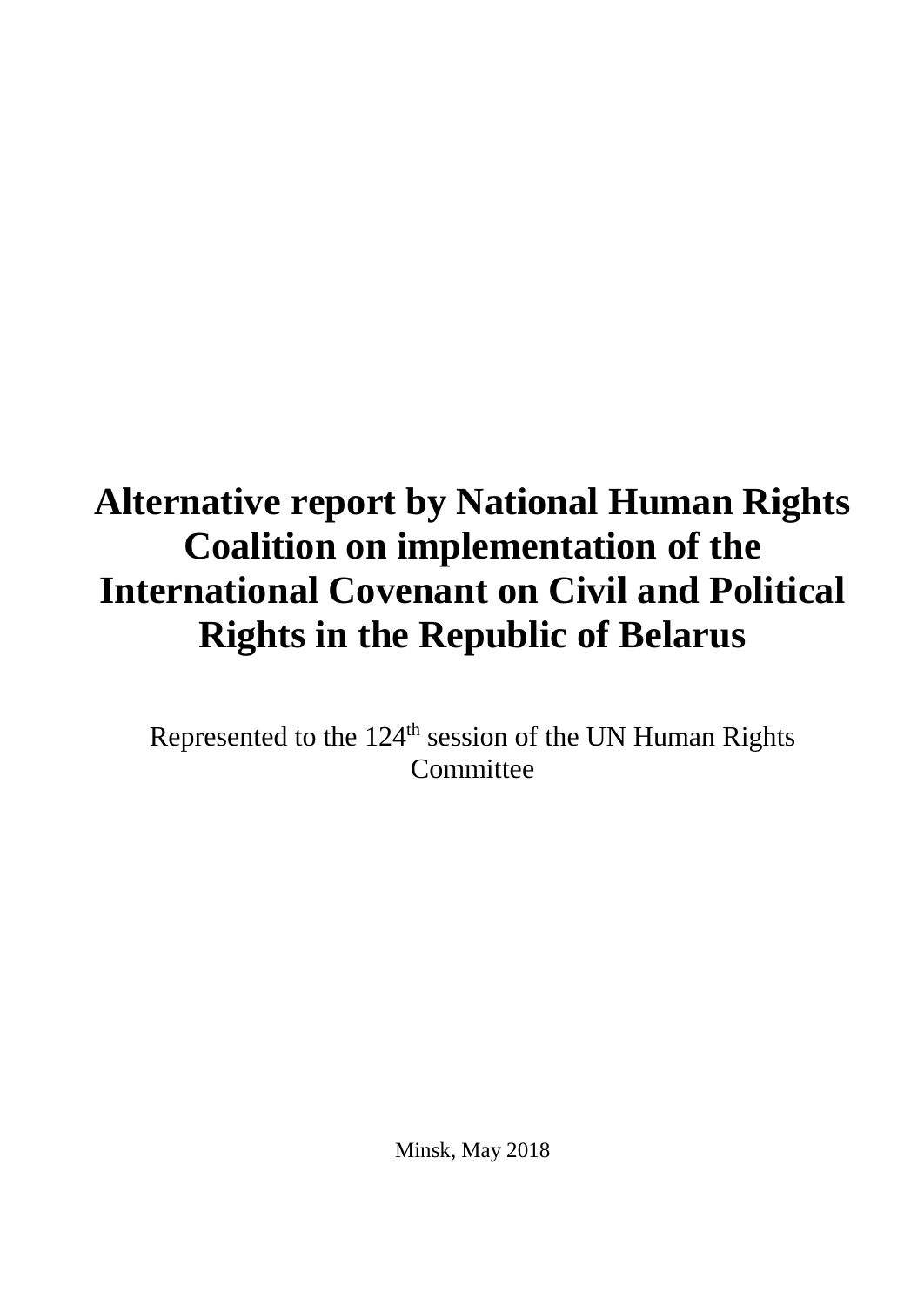# *References*

The report has been prepared in connection with the UN Human Rights Committee's consideration of the fifth periodic report of the Republic of Belarus on the fulfilment of its obligations under the International Covenant on Civil and Political Rights by the following non-governmental human rights organizations in Belarus:

- 1) Republic Human Rights Public Association "Belarusian Helsinki Committee", [office@belhelcom.org](mailto:office@belhelcom.org)
- 2) Human Rights Center "Viasna", [viasna@spring96.org](mailto:viasna@spring96.org)
- 3) Legal Transformation Center "Lawtrend", [infolawtrend@gmail.com](mailto:infolawtrend@gmail.com)
- 4) Public Association "Belarusian Association of Journalists", [press@baj.by](mailto:press@baj.by)
- 5) Assembly of Pro-Democratic NGOs of Belarus, [ngo@belngo.info](mailto:ngo@belngo.info)
- 6) The Republican Public Organization "Legal Initiative", [lirngo@gmail.com](mailto:lirngo@gmail.com)
- 7) The Barys Zvozskau Belarusian Human Rights House, [belarus@humanrightshouse.org](mailto:belarus@humanrightshouse.org)
- 8) Expert Law Partnership "FORB Initiative", [lirngo@gmail.com](mailto:lirngo@gmail.com)
- 9) Educational Institution "Office for the Rights of Persons with Disabilities", [info@disright.org](mailto:info@disright.org)
- 10) The Belarusian Documentation Center, [info@bydc.info](mailto:info@bydc.info)
- 11) Institution "Advisory center on contemporary international practices and their legal implementation "Human Constanta", [info@humanconstanta.by](mailto:info@humanconstanta.by)
- 12) The Initiative Group "Identity and Law", [office@identitylaw.org](mailto:office@identitylaw.org)

The report represents information on actual civil and political rights situation relating to the Committee's questions to the Government of Belarus (CPR/C/BLR/QPR/5). Each section contains recommendations by the author organizations presenting the Government's possible steps to address the issues of civil and political rights set out in this report.

The structure of the report is as follows:

- The State's obligation to respect human rights and submit periodic reports (questions 1 and 3) The Barys Zvozskau Belarusian Human Rights House;
- Non-discrimination (questions 5-9) RHRPA "Belarusian Helsinki Committee", EI "Office for the Rights of Persons with Disabilities", The Initiative Group "Identity and Law";
- The right to life (questions 12 and 13) Human Rights Center "Viasna", The Belarusian Documentation Center;
- Prohibition of torture and other cruel, inhuman or degrading treatment or punishment (questions 14 and 15) – Human Rights Center "Viasna", The Republican Public Organization "Legal Initiative", RHRPA "Belarusian Helsinki Committee";
- Prohibition of slavery, servitude and forced labour (question 16) Human Rights Center "Viasna";
- Freedom and security of the person and humane treatment of persons deprived of liberty (questions 17, 18, 20, 21) – Human Rights Center "Viasna", The Republican Public Organization "Legal Initiative", RHRPA "Belarusian Helsinki Committee";
- Right to a fair trial, judicial independence. The Independence of the Legal Profession (questions 22-24) – RHRPA "Belarusian Helsinki Committee", The Belarusian Documentation Center;
- Freedom of movement (question 25) Institution "Advisory center on contemporary international practices and their legal implementation "Human Constanta";
- Freedom of conscience and religion (question 28) Expert Law Partnership "FORB Initiative"
- Freedom of speech (question 29) Public Association "Belarusian Association of Journalists"; Institution "Advisory center on contemporary international practices and their legal implementation "Human Constanta";
- Freedom of peaceful assembly (questions 30 and 31) Human Rights Center "Viasna", RHRPA "Belarusian Helsinki Committee";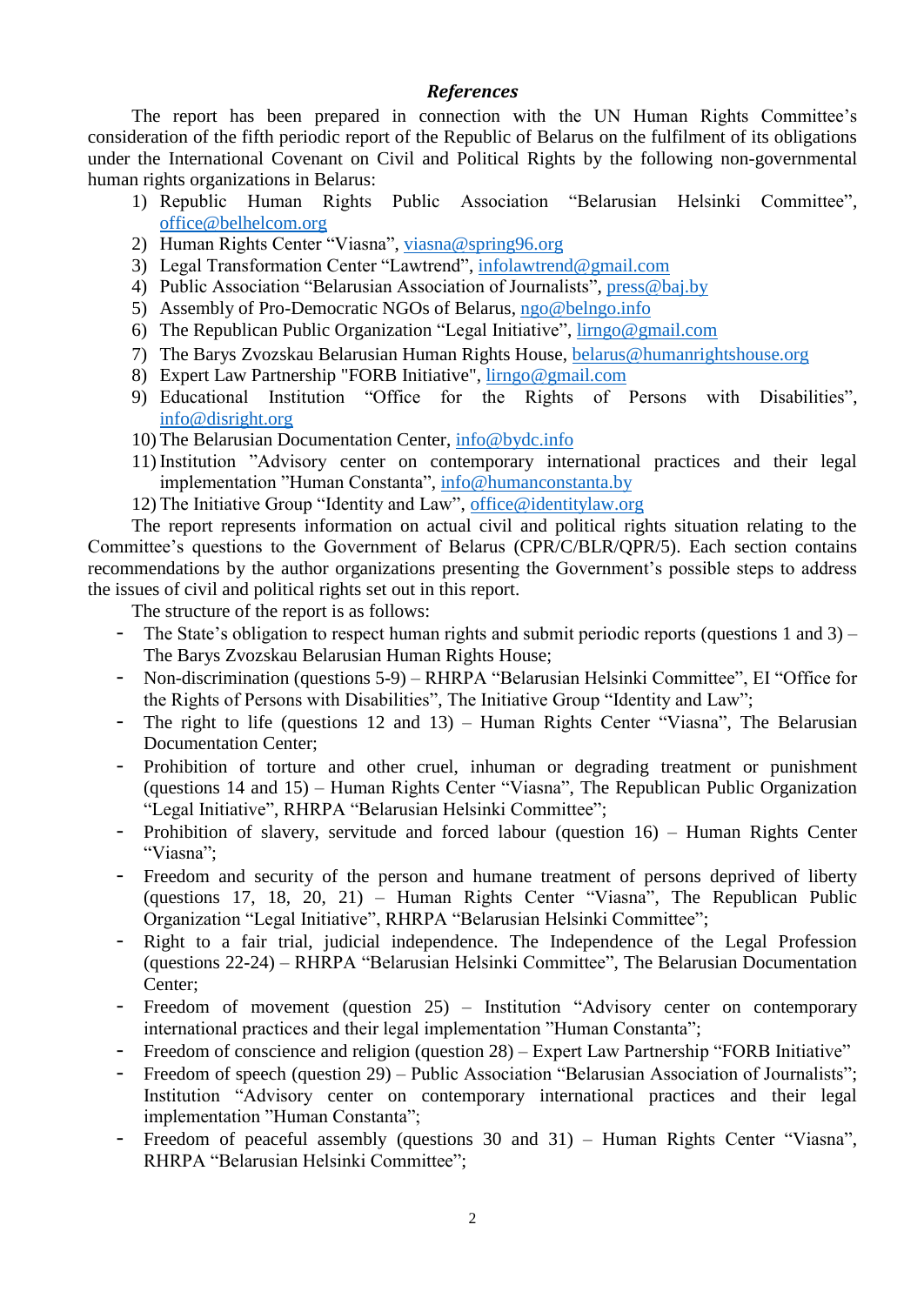- Freedom of association (question 32) Legal Transformation Center "Lawtrend", Assembly of Pro-Democratic NGOs of Belarus;
- The right to participate in the affairs of one's country (question  $33$ ) RHRPA "Belarusian" Helsinki Committee", Human Rights Center "Viasna".

# *The State's obligation to respect human rights and submit periodic reports (articles 2 and 40) (questions 1 and 3)*

## *Information on question 1*

- 1. In accordance with the provisions of article 2 of the International Covenant on Civil and Political Rights (ICCPR), States Parties are obliged to "respect and to ensure to all individuals within its territory and subject to its jurisdiction the rights recognized therein", and "take the necessary steps to adopt such laws or other measures as may be necessary to give effect to the rights recognized in the Covenant".
- 2. One of the ways for the State to show progress in fulfilling its obligations under the Covenant is presenting regular reports. This responsibility is enshrined in article 40 of ICCPR, pursuant to which the State undertakes to submit periodic "reports on the measures it has adopted to give effect to the rights enumerated in the Covenant and the progress achieved in this regard".
- 3. Fourth periodic report to the UN Human Rights Committee was presented by Belarus in 1997, 4 years late. Fifth periodic report was prepared by Belarus under the optional reporting procedure adopted by the HR Committee in October 2009 (A/65/40 (Vol. I), paragraph 40), and presented to the Committee on 30 March 2007.
- 4. Human rights organizations in Belarus that had contributed to the preparation of the present alternative report welcome the fact that Belarus has started reporting more regularly and timely to the UN treaty bodies (in 2015- 2016 Belarus presented the reports to the Committee against Torture, the Committee on the Elimination of Discrimination against Women, and the Committee on the Elimination of Racial Discrimination). However, it is a matter of concern that representatives of civil society, including human rights organizations, are only slightly or not at all engaged in preparing periodic country reports. More specifically, in completing the report to the HRC, the Government had failed to consult human rights organizations in Belarus. A public presentation of the Report with invited representatives of human rights organizations was organized in May 2017, that is, after the report had been submitted to the Committee.

## *Information on question 2*

- 5. More than 20 years have passed since the adoption of the Committee's previous concluding observations. Human rights organizations have been concerned to note the significant deterioration in the situation with respect by the Republic of Belarus of its legal obligations under the International Covenant on Civil and Political Rights since 1997. Information about the situation with civil and political rights has been provided by the coalition in its report to the second cycle of the Universal Periodic Review (2015), which is reflected in the summary prepared by OHCHR (A/HRC/WG.6/22/BLR/3).
- 6. Since 2015, there have been no significant changes in the legislative and institutional framework for the promotion and protection of human rights. On a positive note, the Inter-Agency Implementation Plan was adopted for recommendations accepted by Belarus following the second cycle of the Universal Periodic Review within the UN Human Rights Council, as well as the recommendations addressed to Belarus by the human rights treaty bodies for  $2016 - 2019.$

- 7. The Republic of Belarus ratified the Optional Protocol to the ICCPRР in 1992 and recognized the HR Committee's competence to receive and consider communications from individuals subject to its jurisdiction claiming to be victims of a violation by the Belarus authorities of any of the rights set forth in the Convention.
- 8. According to the HRC's official statistics, 257 individual communications against Belarus have been registered by the Human Rights Committee as at 31 January 2018. 107 of 257 have been examined on the merit; The Committee has found violations by the Republic of Belarus of its obligations under the Covenant in 104 communications. However, for the time being, none of the observations was implemented by the State.
- 9. The authorities of Belarus are continuing the practice of selective collaboration with the Committee under the individual complaints procedure. In 2014-2016, the Belarus authorities failed to provide any observations on the admissibility of the allegations made in the individual complaints brought before the Committee at least in 36 cases. If Belarus submits the comments, they are, as a rule, formalistic and represent the authorities' attempt to justify non-compliance with their obligations under the 1966 Optional Protocol to the ICCPR (non-recognition of the Committee's rules of procedure, as they do not form part of the Covenant; registration of the communications provided by third parties (lawyers and other individuals) on behalf of those claiming the violation of their rights, constitutes an abuse of the right to submit a communication; etc.). The Committee has repeatedly emphasized that it has authority over its own rules of procedure accepted by the State Parties under article 39 (2) of the Covenant, and that in keeping with the Optional Protocol, the State party of the Covenant recognizes the Committee's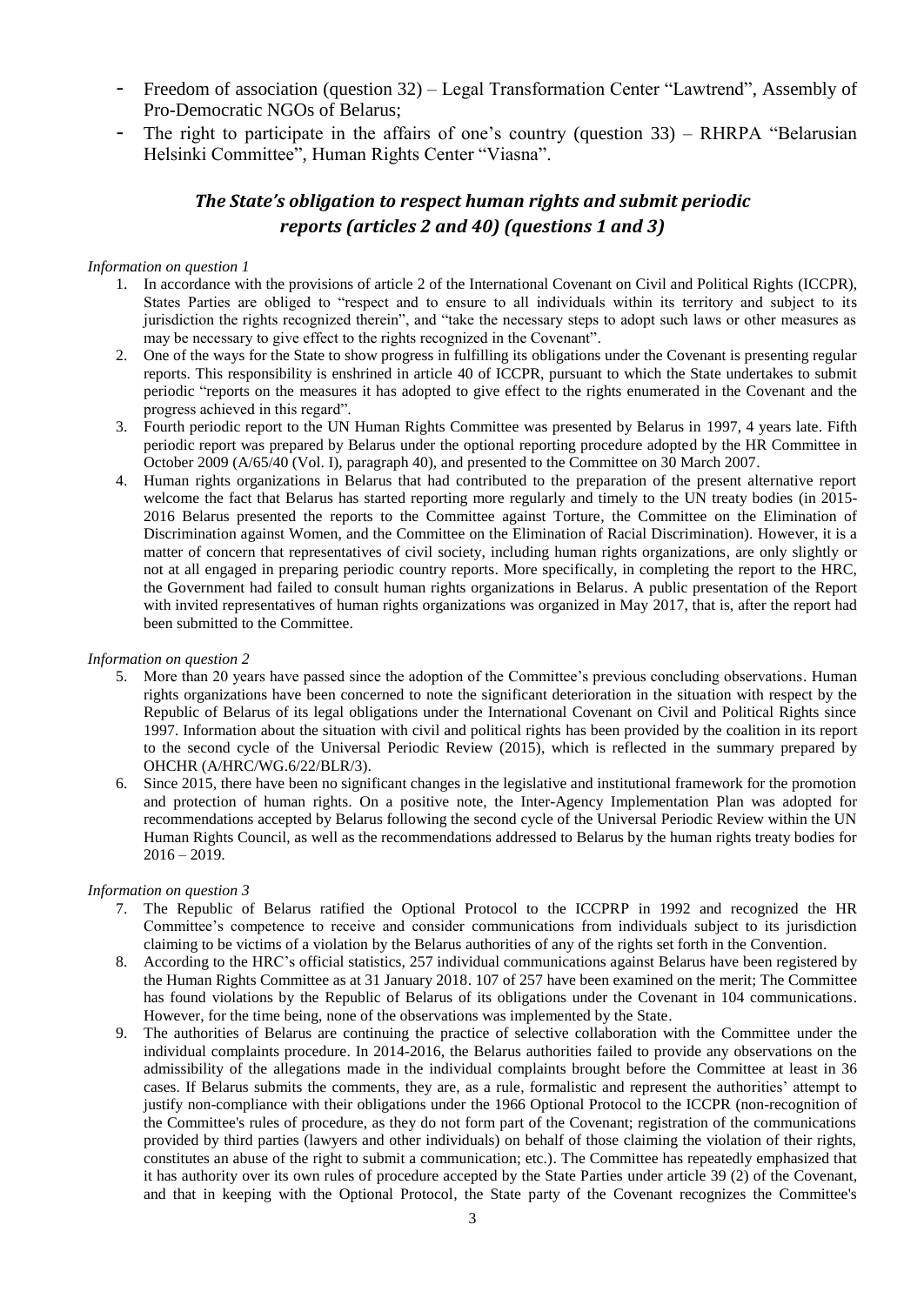competence to receive and consider communications from individuals claiming to be victims of a violation of any of the rights set out in the Covenant (Preamble and Article 1 of the Optional Protocol), regardless of who represents the victim. Failure to comply with these rules basically constitutes a violation by the State of its obligations to recognize the competence of the Committee to receive and consider communications from individuals subject to their jurisdiction who claim to be victims of a violation by the State Party of a right set forth in the Covenant, as well as the obligation to cooperate with the Committee in order to ensure full and comprehensive consideration of the circumstances contained in the complaint. However, none of the Committee's views regarding Belarus have been implemented by the authorities.

10. Belarus also fails to take into account the provisional measures requests addressed by the Committee pursuant to rule 92 of its Rules of Procedure to avoid irreparable damage to the victim of the alleged violation. The Committee requested provisional measures for at least 11 persons in Belarus who had filed individual communications to the Committee. None of his requests have received a favorable response.

#### *Information on question 4*

11. The authorities have not demonstrated any notable progress in establishing a national human rights institution thus far. In accordance with the Inter-Agency Implementation Plan for recommendations accepted by Belarus under of the Universal Periodic Review process, as well as the recommendations made by the UN Treaty Bodies, in 2016- 2019 Belarus will continue a comprehensive study of feasibility of establishing a national human rights institution. These activities are not public, and civil society organizations have not been informed of any steps taken by the authorities in this regard.

#### *Recommendations:*

- Involve civil society representatives in the preparation of reports to the UN treaty bodies;
- amend the criminal procedural and criminal enforcement legislation with a view to suspend execution of execution of death penalty prior to consideration of the defendants' communications by the UN treaty body;
- Take measures to implement the views issued by the UN treaty bodies in domestic legislation and practice.

# *Non-discrimination (questions 5-9)*

- 12. So far, a comprehensive anti-discrimination law has not been adopted in Belarus.
- 13. Owing to the absence of a comprehensive anti-discrimination legislation, Belarus has no effective legislative mechanisms for ensuring equality and protection from discrimination. The general provisions on the equality and non-discrimination principles contained in Belarusian law have not been addressed fully in legislative texts and lack effective measures for their implementation, and thus cannot be a substitute for specific comprehensive antidiscrimination legislation. Without such legislation, the realization of the principles of equality and nondiscrimination in Belarus will remain quite challenging.
- 14. The Inter-Agency Implementation Plan adopted in 2016 provides for "a study of legislative acts as to the need for incorporating of provisions of non-discrimination on any grounds, as well as determination of the feasibility of comprehensive legislative instruments prohibiting such discrimination". These activities are scheduled to be held in 2017-2019. Thus, there are no reasons to expect specific anti-discrimination legislation to be adopted during that period. In August 2017, a meeting took place between the representatives of human rights NGOs (Belarusian Helsinki Committee and Office for the Rights of Persons with Disabilities) and the National Centre of Legislation and Legal Studies – the body responsible for conducting the activity. At that meeting, possible options for cooperation were discussed. In particular, the NCLLS representatives expressed interest in receiving information regarding foreign experience in adoption and operation of anti-discrimination legislation.
- 15. On a positive note, in 2017 two National Action Plans for Gender Equality and implementation of the Convention on the Rights of Persons with Disabilities were adopted that include a range of activities to achieve equality in these respects.
- 16. Owing to the lack of anti-discrimination legislation, there are no effective remedies for discrimination. Particularly, the legislation lacks specific rules and norms relating to the examination of discrimination cases by courts that have been developed in other European jurisdictions in recent years (for example, shifting the burden of proof to the defendant). Under the Belarus legislation and the general rule applied to discrimination cases, the burden of proof lies equally with all the parties in the process. Under article 179 of the Code of Civil Procedure, each party proves the facts on which it relies as the grounds for its claims and objections. In practice, this often means that a victim of discrimination has to provide evidence of a violation of the right to equality. One of the court decisions explicitly noted that the claimant has failed to prove the occurrence of discrimination in recruitment by the defendant. At that, the defendant in such cases is not obliged to prove that there was no discrimination or differential treatment towards the victim in the defendant's acts.
- 17. In Belarus, no adequate court practice has been formed in discrimination cases. The references to discrimination are very rarely invoked in legal proceedings. The judges are reluctant to consider the issues of violation of equality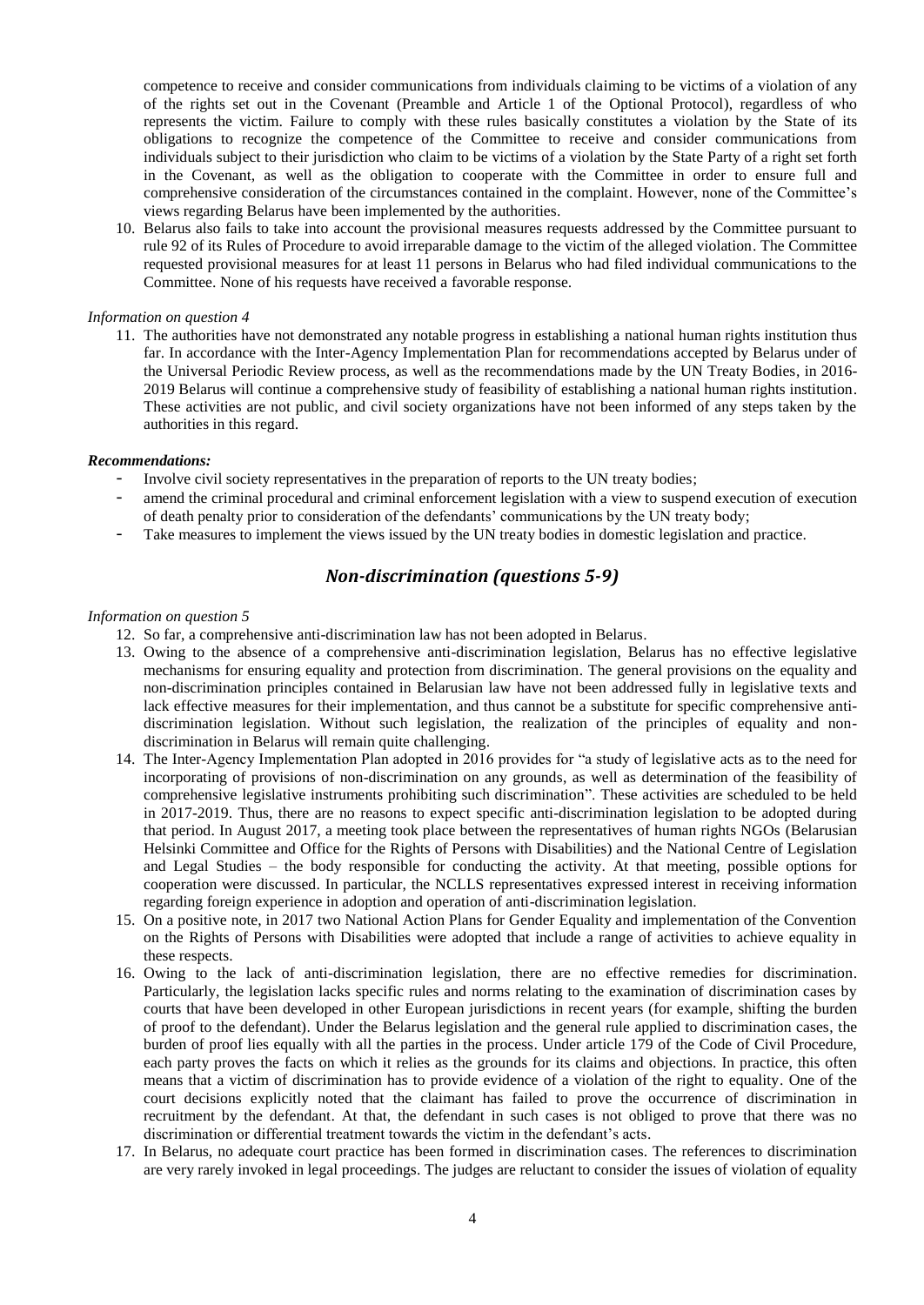and lack specific training in the handling of discrimination cases. There is no practice of directly applying the provisions of international treaties in the examination of individual cases by courts.

18. The victims of discrimination have no legal ability to address the public authorities specializing in the protection of human rights and non-discrimination; there is no access to simplified conflict resolution procedures for discrimination cases; Belarus has not established a national human rights institution that could check the claims of discrimination and collect relevant information on the application of the principles of equality and nondiscrimination within its territory.

## *Information on question 6.*

19. The Belarus legislation as a whole contains a prohibition on hate speech. Hate motivation constitutes aggravating circumstances of a crime. Under the law, offences committed on the grounds of hatred entail increased criminal liability. It should be noted, however, that there have been virtually no cases in which persons have been convicted with an attached statement of hate motivation in the sentence. In most cases, hate crimes are qualified as hooliganism.

## *Information on question 7.*

- 20. The rights of the Roma population are subjected to multiple restrictions by the militia using ethnic profiling. Such cases were particularly common between 2014 and 2016. The actions resulting in ethnic profiling included arbitrary detention and fingerprinting of Roma individuals or those resembling the Roma (similar appearance, clothes). The militia officers have explained their actions by the need for delinquency prevention, and referred to a "special Presidential Decree" or the instructions of their supervisors. In fact, these actions have been conducted based on the MIA internal document No. 56 "For Official Use Only", which had been revoked from 2017. The existence of such legal instruments providing for ethnic profiling, as well as their possible appearance in future, is of the utmost concern.
- 21. There have been information materials distributed (publications in the media, leaflets calling for ethnic profiling) spreading hostile anti-Roma prejudices among the population. These measures are not conducive to social integration of the Roma population.
- 22. At present, there is no national programme for social integration of the Roma population in Belarus, which renders impossible the realization of the Roma population's right to work, to free choice of employment, to just conditions of work, to protection against unemployment, and to equal pay for equal work. The reasons for a lack of legal employment are: a lack of necessary educational and qualifications; difficult access to educational programs and a lack of educational motivation; discrimination in recruitment, where there are appropriate vacancies. The lack of legal employment has resulted in the Decree of the President of the Republic of Belarus of 2 April 2015 No. 3 "On the Prevention of Social dependency" (see article 59 of this report) striking hardest at the Roma population.
- 23. Secondary and primary education is provided to about 80% of the Roma children, but the majority only receives primary education. 12% of the Roma children aged 10 and over are unable to read and to write. According to the unofficial data provided by Roma mediators for the period 2014 – early 2015, around 55% of underage Roma never attended school. Among the main causes are lack of motivation for learning among the Roma children, lack of parents' control, and lack of clothing or school supplies because of low income in Roma families.
- 24. Health-care services are provided to the Roma population on an equal basis with others.

*Information on question 8 1 .*

-

- 25. On a positive note, the Convention on the Rights of Persons with Disabilities was ratified by Belarus on 3 October 2016 (the last State to adhere to the Convention in Europe). However, Belarus refused to sign the Optional Protocol to the Convention on the Rights of Persons with Disabilities. One positive development is that the first National Implementation Plan was prepared for the norms of the Convention on the Rights of Persons with Disabilities for 2017-2025. The Plan included, above all, a responsibility to study the issues of combating discrimination, of enhancing legal capacity, of risk management, of public information etc. Unlike the existing national recovery and social integration programmes, this Plan is currently not funded.
- 26. The commitment to ensuring equality is implemented through special positive action group measures (not personal) in different spheres of human activity. Nonetheless, there are still many discriminatory norms contained in national legislation and applied in practice. These are, for instance, norms restricting the right to family, norms imposing limitations depending on types of disability etc.
- 27. The legal ban on commissioning of residential buildings and other social infrastructure without ensuring their accessibility for persons with physical disabilities has been in place since 1994. To this end, the third 5-year national programme for establishing a barrier-free environment is being implemented, the relevant building regulations are developed and approved. However, objects below accessibility standards are built and operated even to date. Accessibility surveys reveal only 10 to 15 per cent of objects to be relatively accessible. Only 1 per cent of all programmes on national television are translated into sign language. Persons with psychosocial disabilities are subject to institutional oversight and highly stigmatized.

<sup>1</sup> For more information, see: http://www.disright.org/sites/default/files/source/07.05.2016/nulevoy\_otchet.pdf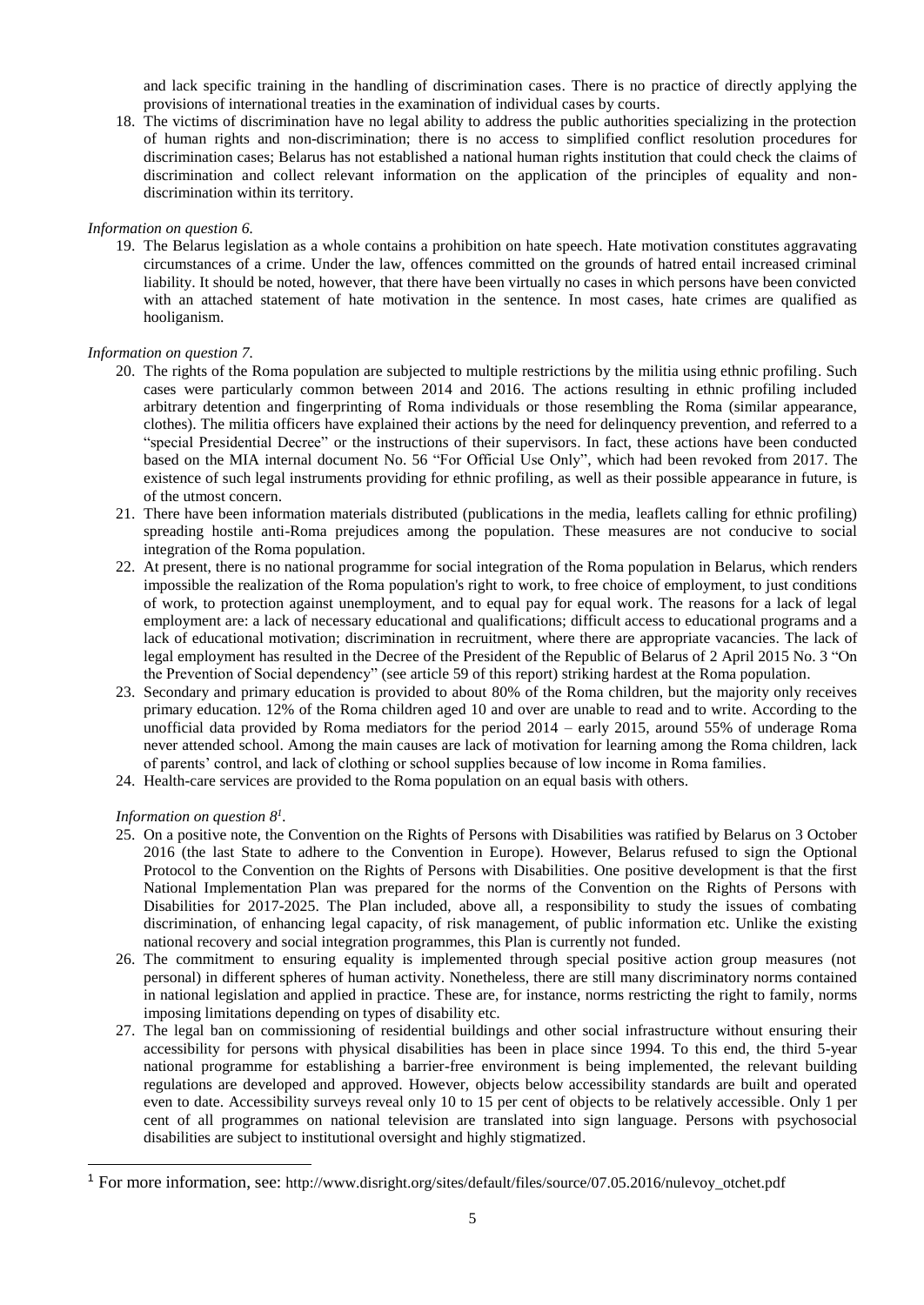- 28. The country's transport infrastructure is not compliant with the principle of full and continued accessibility of transit routes, as there are no such policy settings in the country's traffic management.
- 29. Contrary to the inclusive and personalized approach, social protection is provided institutionally. The system of specialized services is under full State monopoly. Social care includes over 80 State residential institutions where more than 18,000 people have to live in virtual conditions of restricted freedom (closed regime may take place in such institutions).
- 30. There are many positive action measures in employment. However, their effectiveness can be measured by the fact that only about one third of employable people with mildest disabilities have found employment.
- 31. On a positive note, the Concept for the development of inclusive education for persons with special mental or physical development needs in Belarus was adopted by local regulations. The Concept provides for gradual shift from a special or segregated educational approach to an inclusive one. In addition, there is a network of correction- and development-training centers acting as resource centers for local communities. Nonetheless, parents' organizations of physically disabled persons note the slow progress in achieving inclusiveness.

## *Information on question 9*

- 32. Crimes motivated by LGBTphobia are common in Belarus. Only a small fraction of the victims comes forward to go to law-enforcement agencies for help. The victims often note a bias by the staff of the internal affairs agencies. If criminal proceedings are instituted, hate motive is generally not regarded as an aggravating circumstance. There has been only one case (the verdict issued by the Pervomaiski District Court of the City of Minsk in February 2016) where homophobia was regarded as a qualifying circumstance.
- 33. In spite of well-regulatedness of the issues of sex reassignment, the existing situation with replacement of identity documents after sex reassignment may result in an undesired disclosure of that private fact and, consequently, in discrimination in various spheres of life. An important issue is that there is no way to change the unique identification number when changing sex designation on passport. That seriously violates the right to privacy of persons after sex reassignment. Bearing in mind extremely negative societal attitudes towards transgender people, disclosure of the fact of a person's sex reassignment often leads to discrimination. Discrimination of transgender people will only be prevented when each person who undergo gender transition is allowed to change the identification number.
- 34. Another important challenge is that the grounds for obtaining a passport after sex reassignment stated in the national database of the "Passport" automated system is "Sex change". Therefore, the fact of sex reassignment is being disclosed even in routine identity check. There are cases where this information attracted the officer's special attention, which results in discriminatory and humiliating treatment. Given that the Ministry of the Interior allows the access to the data from the "Passport" system to other state bodies, a broad range of persons gains access to sensitive information of that kind.

#### *Recommendations on articles 2 and 26 of the Covenant:*

- Adopt comprehensive anti-discrimination legislation with the established definition of direct, indirect and other forms of discrimination.
- Establish effective mechanisms for the prevention and protection against discrimination, including mandatory antidiscrimination expert evaluation of draft laws and regulations.
- Prevent discrimination in law, as well as in practice.
- Ensure equal access to rights under the Constitution and the country's international obligations in practice.
- Accede and ratify the Optional Protocol to the Convention on the Rights of Persons with Disabilities.
- Implement anti-discrimination policy on disability.
- Eliminate and replacing discriminatory laws and practices regarding the realization of all civil and political rights set forth in the Covenant.
- Provide training for law enforcement officials and the judiciary on the investigation of crimes and consideration of criminal cases of crimes motivated by hostility towards different social groups, including the proper treatment of the victims.
- Provide an opportunity for persons who have changed their sex designation on passport to change the identification number in the protection of their privacy.
- Exclude any reference to a person's changed sex designation in the "Passport" database, as well as in other databases available to a wide range of persons.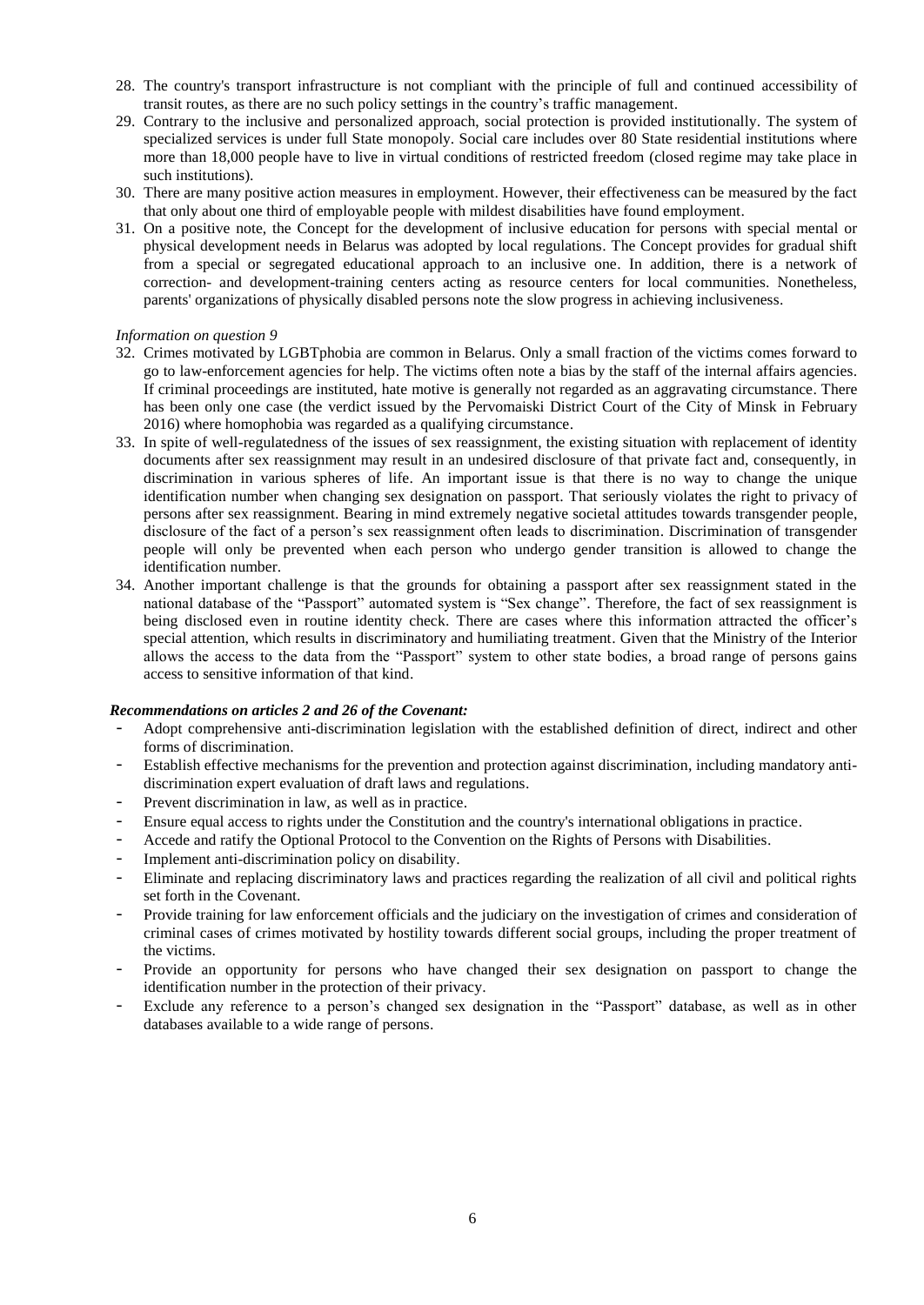# *The right to life (article 6)*

*Information on question 12*

- 35. No attempts have been made by the authorities to investigate the cases of enforced disappearances of political opponents of the regime, namely former Interior Minister Yury Zakharanka, former deputy speaker of the Supreme Soviet Viktar Hanchar, entrepreneur Anatol Krasowski, and journalist Dzmitry Zavadski, in 1999-2000.
- 36. Official reports of the relevant authorities of the Republic of Belarus alleging the lack of information on the perpetrators of the kidnappings do not correspond to reality, as the involvement of current and former representatives of Belarus official authorities in these crimes is confirmed by the available data. These findings are contained in a memorandum by the Special Rapporteur of the Parliamentary Assembly of the Council of Europe Christos Pourgourides entitled "Missing People in Belarus".
- 37. The validity of allegations against the highest State officials has not been refuted in the manner determined by law. The aggrieved persons, their representatives and the public have not received any data confirming this. In this, the Human Rights Committee found Belarus guilty for violation of the International Covenant on Civil and Political Rights in the case of Anatoly Krasovski, as Belarus had failed to provide effective remedies and to ensure a thorough and effective investigation of relevant facts, the prosecution and adequate punishment of offenders, the proper reporting on the results of the investigations carried out, and due compensation. Similar findings were reflected in the Views of the Committee of 17 March 2017 on the case of Yury Zakharanka. In response to the complaint by Ulyana Zakharanka, the State refused to implement the Committee's decision, arguing that the Committee's Views were of recommendatory nature.
- 38. Currently, the investigation of criminal cases for disappearances of political opponents of the regime is virtually non-existent and bears imitational character. The authorities of Belarus have prolonged the investigation on these cases every 3 months for 18 years. They claim that they lack evidence of the State's involvement with the disappearances.
- 39. At the same time, the authorities conceal the investigation materials from the public and the families of disappeared polititians, and refuse to report what specifically has been done to examine possible political motivation of the disappearances. Numerous requests by the relatives and their representatives to obtain copies of procedural documents that they were entitled to receive have been denied without valid reasons.
- 40. During the period of 1999-2018, no information was given on the investigation of these cases.
- 41. Information about deaths in custody is not publicly available; there is no publicly available statistics on such deaths and their causes. Occasionally, the cases of death in custody are brought to public attention due to the efforts of the victims' relatives and human rights defenders. In 2010, it was made public that Alexander Akulich had died in the temporary detention centre in Svetlogorsk, Egor Protasenya, Oleg Bogdanov and Igor Barbashinsky had died in the prison of Zhodzina, Valyantsin Pischalau, Valyantsin Zhbankou, Sergey Ishchuk, Mr. Yurchik (first name unknown) had died at penal colony No. 13 (Glubokoe). Some of them committed suicide, and had accused the MIA officers of ill-treatment.
- 42. The death of Ihar Ptichkin was investigated. The Interior Ministry officer A. Krylou, a staff member of the medical ward, was sentenced to imprisonment for violation of the procedure for providing medical care resulting in the death of an individual. Compensation of Br. 30 000 (about \$16 000) was awarded to the victim's mother and sister by the Court. Nonetheless, ill-treatment of Ihar Ptichkin has not been duly investigated, and physical suffering inflicted to him in detention remains unpunished.

- 43. Even though there has been a trend towards a significant decline in the number of death sentences imposed and carried out since 1999, Belarus continues to impose and carry out death sentences. To date, the Criminal Code of the Republic of Belarus contains 12 offences carrying the death penalty. Two more offences carry the death penalty in wartime.
- 44. Between 1997 and 2018, 167 death sentences were reported to be imposed. It is not known how many of them were carried out because of the lack of information provided by the State.
- 45. On 14 July, the Supreme Court overturned the sentence of life imprisonment against Vyacheslav Suharka and Alexander Zhilnikau imposed by the Minsk City Court. After reviewing the case, the Minsk City Court handed down two death sentences to the accused on 20 January 2014.
- 46. Death sentences continued to be imposed by the Supreme Court in the first instance, in particular against Siarhei Marosau, Valery Harbaty, Ihar Danchanka, Uladzlau Kavalyou and Dzmitry Kanavalau, so the accused were deprived of their right to appeal against the sentence in cassation. According to the current legislation in Belarus, a sentence imposed by the Supreme Court shall be enforced immediately after announcement and may not be appealed under the procedure established by the law. Under article 408 of the Code of Criminal Procedure, a convicted person, an acquitted person, their lawyers and legal representatives, the victim, the civil defendant and their representatives may appeal against an enforceable court's sentence. However, this form of appeal is not an appropriate remedy, as supervisory appeal for sentences which came into force has no suspensive effect (article 405 of the Code of Criminal Procedure). Furthermore, court hearing is not required in supervisory review proceedings. The appeal is examined by a designated official who is entitled to challenge enforceable court's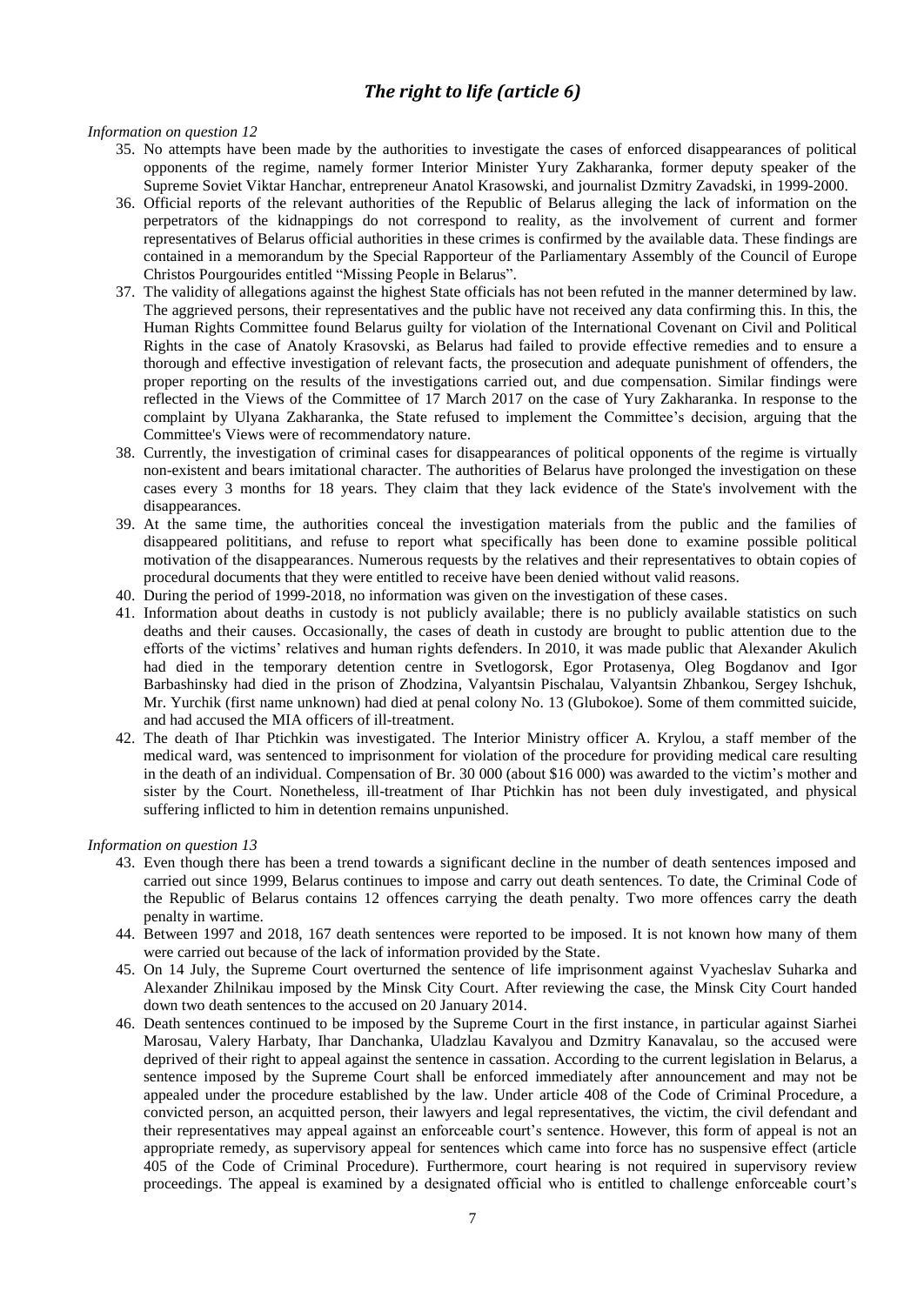sentences. The official is to decide whether there are grounds for satisfying the appeal and protesting against the court decision (article 404 of the Code of Criminal Procedure).

- 47. After the sentence came into force, the persons sentenced to death have the right to seek pardon under the Penal Enforcement Code (article 174, paragraph 1, section 2). Pardon may be granted by the President under article 84, paragraph 19 of the Constitution of Belarus. The procedure for applications for pardon is governed by the Regulation on the Procedure of Granting Pardon to Convicts, Releasing the Individuals Providing Assistance in Solving Crimes and Dealing with their Consequences from Criminal Prosecution, confirmed by the Decree of the President of the Republic of Belarus No. 250 dated December 3, 1999. Under paragraph 8 of the Regulation, before its submission for approval by the President, a request for pardon is considered by the Presidential Pardons Commission. Although the paragraph 9 of the Regulation provides for the possibility to invite the representatives of public organizations and mass media to the Commission sessions, the sessions are closed. Presidential pardon decrees are also never made public.
- 48. S. Marozau and I. Danchanka were sentenced to death twice by the Supreme Court of the Republic of Belarus in December 2006 and in October 2007, and V. Harbaty was sentenced to death in December 2006. In February 2008, the enforcement of sentences became known. At the same time, the Supreme Court of Belarus instituted proceedings in one more criminal case – the one against S. Marozau and his three accomplices in January 2008. The reason for such hasty enforcement of the sentences before starting new court hearing (February 19, 2008) remained unknown.
- 49. A death sentence for Dzmitry Kanavalau and Uladzslau Kavalyou passed by the Supreme Court of Belarus in first instance was enforced only in 2 months after announcement.
- 50. In ten cases (U. Kavalyou, A. Zhuk, V. Yuzepchuk, A. Burdyka, A. Grishkovets, P. Selyun, A. Grunou, S. Ivanou, S. Khmelevsky, G. Yakovitsky), death sentences were carried out despite the fact that protection procedures had been initiated for persons sentenced under the HR Committee's Rule of Procedure No. 92 on individual communications to the UNHRC. The Belarus Government was informed in writing that the procedures had begun. Failure to implement these HRC procedures points to violation of the international obligations of Belarus under the Optional Protocol to the International Covenant on Civil and Political Rights.
- 51. In six cases, the UNHRC has found violations of article 6 of the ICCPR (the right to life) by Belarus on individual communications of the executed U. Kavalyou, A. Zhuk, A. Grishkovets, A. Burdyka, V. Yuzepchuk, P. Selyun.
- 52. According to the Belarus legislation, death sentences are carried out by firing squad in private. Dates and places of execution are not announced, the bodies of the executed are not given out to relatives and the places of burial are not disclosed. The UNHRC has repeatedly recognized these procedures as cruel and inhuman treatment to the relatives of those executed.

#### *Recommendations on article 6 of the Covenant:*

- Ratify the International Convention for the Protection of Persons from Enforced Disappearance;
- Take necessary measures for full, independent and impartial investigation of cases of disappearances of political actors (Yury Zakharanka, Viktar Hanchar, Anatol Krasowski, Dzmitry Zavadski);
- Bring to justice those accused of these offences before an independent judiciary, and, if found guilty, ensure that they are prosecuted and punished in accordance with international human rights obligations of Belarus;
- Abolish the death penalty; as an interim measure, establish a moratorium on executions;
- Publish full statistics for death sentences handed down and carried out in Belarus.

# *Prohibition of torture and other cruel, inhuman or degrading treatment or punishment (article 7)*

#### *Information on questions 14 and 15*

- 53. There are clear reports of torture and ill-treatment to be still practiced in MIA and KGB facilities.
- 54. Persons responsible for torture and ill-treatment of detained activists and presidential candidates (and their agents) in peaceful protest actions against rigging the presidential election in the KGB detention facility in December 2010 - February 2011 have not been held accountable or subjected to any punishment. Those detained in the KGB detention facility who have been the victims of ill-treatment in December 2010 - February 2011 were penalized for complaints by strengthen disciplinary actions against them. Many detainees of MIA and KGB detention facilities and other places of imprisonment have alleged possible detainees' collective responsibility in case one of them filed a complaint of ill-treatment.
- 55. Complaints by torture victims are often sent for verification to the very body alleged to have perpetrated the illtreatment. For example, the complaints submitted to the Public Prosecutor's Office regarding the conduct of officials from the Investigative Committee are forwarded to the Investigative Committee.
- 56. Belarus has not established a national preventive mechanism. The complaints of those convicted or detained are in most cases examined by bodies in charge of such facilities. In rare cases, investigation is conducted by the Investigative Committee. Even those suspected of having taken direct part in torture or ill-treatment are not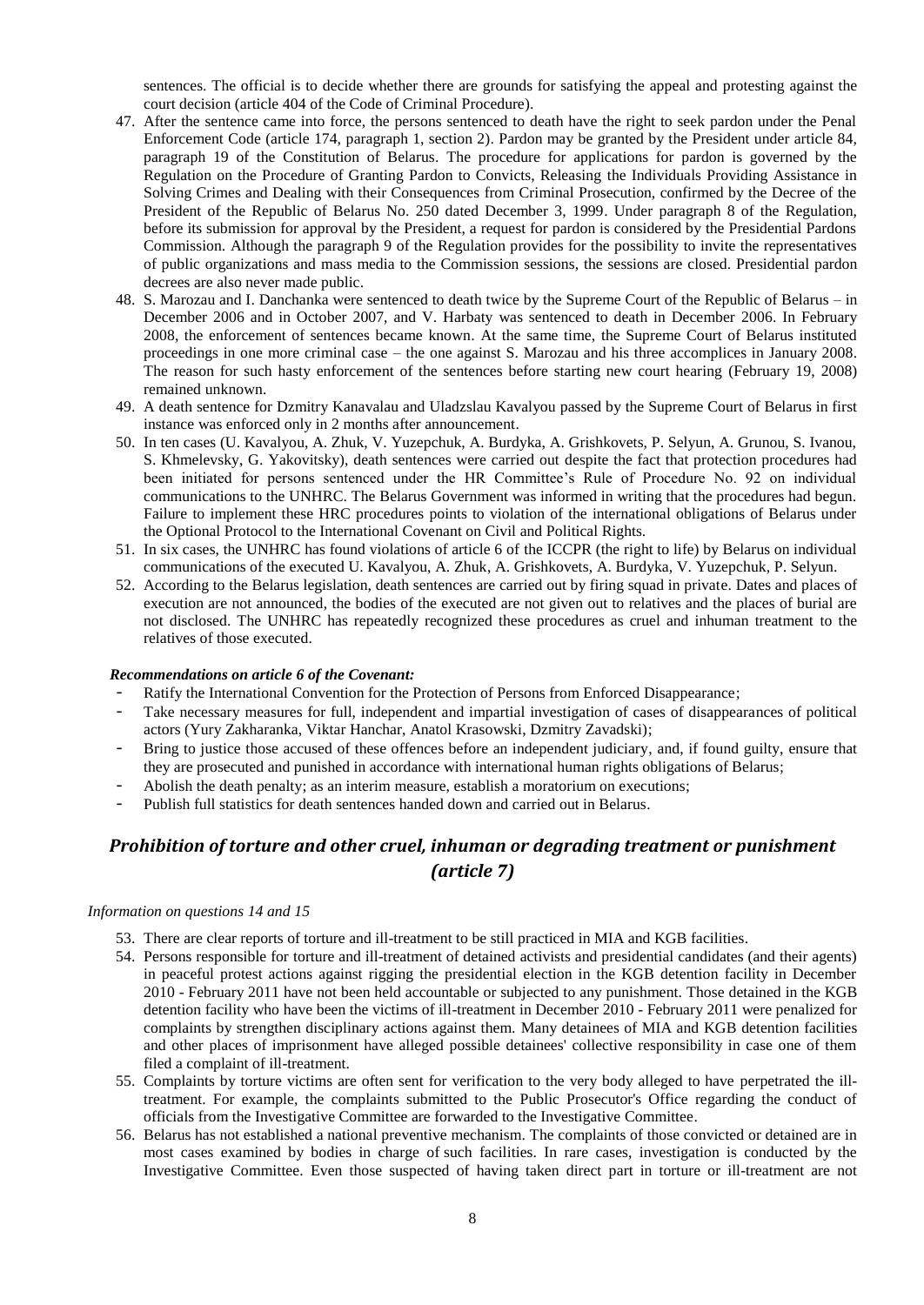suspended from their duties during the investigation. For example, the investigation of the death of Ihar Ptichkin was conducted by the Office of the Prosecutor General.

- 57. Injuries are not documented or documented superficially by prison medical authorities, and expertizes can be conducted after a reasonable period of time.
- 58. At present, the Criminal Code of the Republic of Belarus contains 2 articles mentioning tortures, namely article 128, entitled "Crimes Against Peace and Safety of Mankind", that criminalizes tortures and ill-treatment on the ground of racial, national, ethnic reasons, political convictions or religion, and article 394, part 3 of the Criminal Code, entitled "Coercion to testify", applicable only to those conducting initial inquiries, preliminary investigation or administering justice. However, there are still no norms providing for liability for torture and cruel, inhuman or degrading treatment, and the articles mentioned above do not cover the total range of forms of torture, hence, it cannot be concluded that these articles of the Criminal Code criminalize all acts of torture. In 2015, article 128 of the Criminal Code is supplemented with explanatory notes defining the concept of torture as set out in the provisions of the Convention against Torture.
- 59. Investigations into the offences committed by prosecutors, the Investigative Committee and internal affairs representatives in the course of their professional activities are carried out directly by the Investigative Committee.
- 60. The Investigative Committee is established as a special institution that serves to ensure independent investigation of crimes regardless of the charges involved. However, no measures have been taken to ensure independent investigation of cases involving torture. The organizational structure of the Committee does not include a special unit to handle cases involving torture. Therefore, this State body is not capable of investigating impartially the cases involving torture committed by its agents.
- 61. Persons subjected to torture may apply to the procurator's office that has competence for investigation of such complaints. Inadequate handling of such complaints concerns the partiality of prosecutors, as under article 4, part 4 of the Law On Prosecutor's Offices in the Republic of Belarus, prosecutors are intended not only to supervise law enforcement in pre-trial proceedings, preliminary investigations and initial inquiries, but also to promote public criminal proceedings.
- 62. Furthermore, complaints of torture and ill-treatment are often forwarded by prosecutors to internal affairs agencies, the members of which have been accused of perpetrating torture and cruel, inhuman or degrading treatment. The legislation does not provide for the suspension from duties of officials investigated for alleged use of torture. They continue to work, and can put pressure on the victims and potential witnesses.
- 63. In view of the above, it may be concluded that allegations of torture and ill-treatment are not investigated promptly, impartially and effectively, and victims do not have access to the record of investigation and effective remedies.
- 64. To date, no independent and impartial investigation has been carried out into the allegations of torture and illtreatment to former presidential candidates Andrei Sannikau and Ales Mikhalevich. During criminal investigation, complaints about ill-treatment and denial of access to Andrei Sannikau by the defense council were repeatedly submitted by his council Pavel Sapelka to the investigator, the Minsk Prosecutor's Office and the General Prosecutor's Office. Ales Mikhalevich had lodged a complaint of ill-treatment, but criminal investigation on this was denied. Subsequently, the court did not satisfy the appeal against the order to dismiss the criminal complaint.
- 65. At legislative level, no measures have been taken by the State to prevent torture and ill-treatment in places of detention.
- 66. According to the State's report to the Committee against Torture in 2016, prosecution authorities have conducted 1712 checks in Belarus penal correction facilities. This information was not mentioned on the website of the General Prosecutor's Office. No substantive response has been provided to the appeals sent by human rights defenders to regional prosecutor's offices and the General Prosecutor's Office for information on the number of the checks conducted. The prosecutors recalled that this information was proprietary.
- 67. According to former detainees, medical units, punitive confinements and solitary cells, the conditions in which remain a point of concern are never demonstrated to the prosecutors conducting monitoring visits to detention facilities. The administration tries to conceal serious violations, so the prosecutors only meet the convicts who collaborate with prison administration and tell about minor violations.
- 68. It has been reported that prison administration urge the convicts subject to torture and ill-treatment to avoid complaining. If the convicts cannot be coaxed, they will be threatened, beaten, or placed in punishment cells. All prisoners' correspondence, including complaints, is being censored by the administration. The prison administration tries to prevent the complaints from getting outside the territory. The only option to launch a complaint is through the lawyers or newly-released convicts. However, the administration directly regulates visitations to convicts, and can refuse to allow the presence of lawyers, citing the convict's poor health or other fictitious reasons.
- 69. The State does not take any legislative and practical measures to ensure videotaping of all interrogations. Information on the conditions in temporary detention facilities is not provided. Human rights defenders are denied access to this information. Courts do not entertain complaints about concealment of information on the conditions in temporary detention facilities or proves reasonability of concealment.
- 70. Belarus lacks independent bodies authorized to conduct periodic independent visits to detention facilities, including psychiatric hospitals, without prior notice. In Belarus, there are public monitoring commissions, but their powers are extremely limited. The legislation does not provide for visits to confinement centers, psychiatric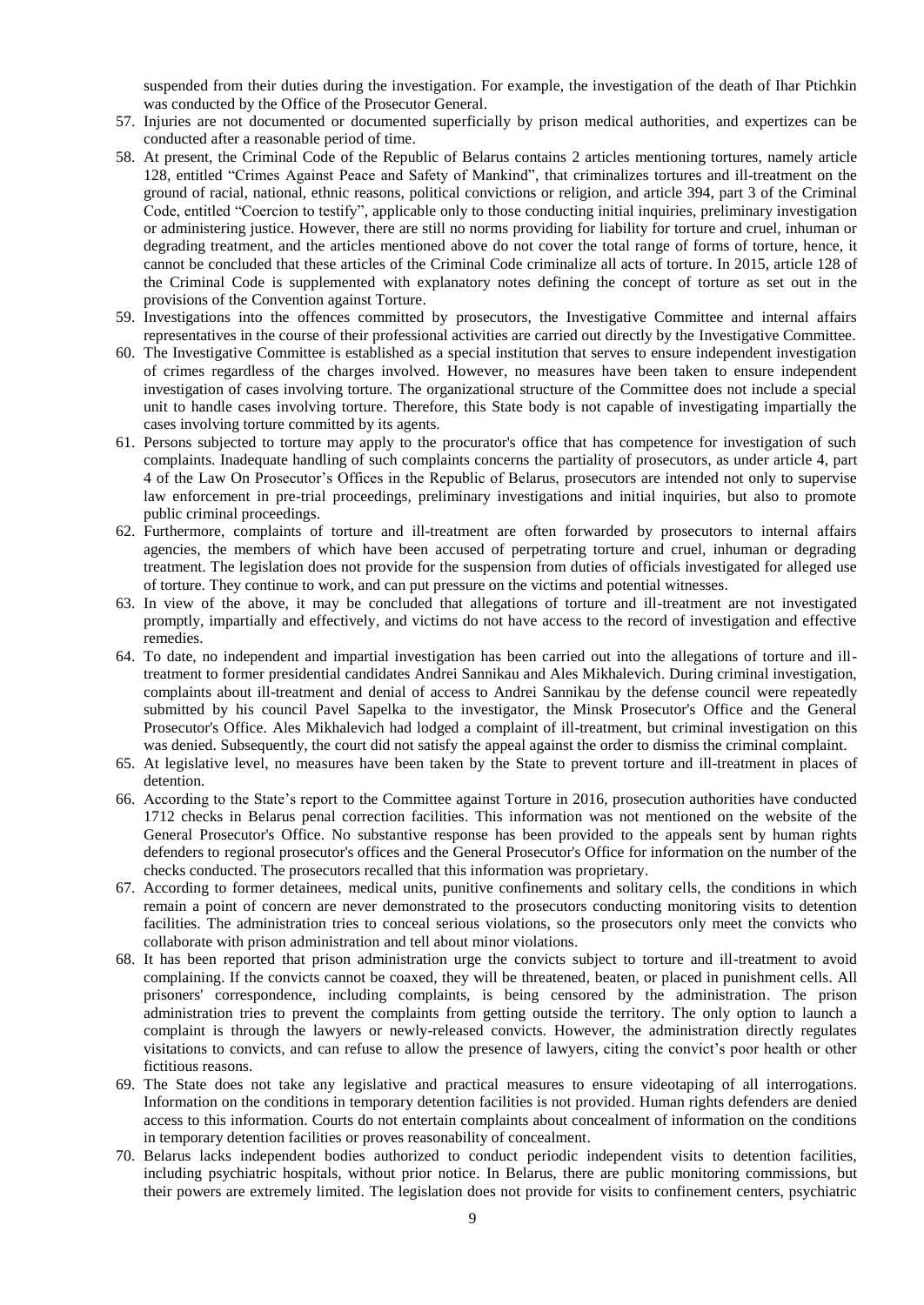hospitals and temporary detention facilities by the PMC members. Moreover, detention facilities are accessible only with permission of a head of a penal establishment.

- 71. The Provision of the procedure for organizations to exercise control over the activities of bodies and establishments executing punishment and other measures of criminal liability approved by the Regulation of the Minister of Justice No. 1220 does not provide for clear criteria for selection of commission members. Public oversight commissions are constituted under the authority of the Ministry of Justice. Public oversight commissions in main includes members of charitable, sport, social, and religious organizations. With few exceptions (the inclusion in the national POC of the chairman of the Belarusian Helsinki Committee Aleh Hulak in 2017), the representatives of relevant human rights organizations have been unreasonably denied inclusion in POCs. At the same time, POCs include the members of such organizations as the Belarus Culture Fund, the Belarus Writers' Union, the Russian Cultural Society "Rus", the voluntary association "Social Projects", the Gomel Club for the Happy and Resourceful, the voluntary association "Promotion of Traffic Safety", that is, the organizations having no relevance to human rights.
- 72. According to information provided by the State, public oversight commissions visited 25 penal institutions in 2012-2014. POC members therefore visit an average of 8 penal institutions per year. Such number of visits is miniscule, as there are 47 penal institutions, to which POC members may have access. For all the years of existence of POCs in Belarus, they have not yet published a thorough monitoring report on the visits to detention facilities. The conclusion made by POCs have mostly been that the conditions of detention met the requirements of relevant legislation. However, in the light of all the information available to independent human rights defenders on human rights violations at prison facilities, it can be concluded that the data provided by POCs, as well as the State's contention of satisfactory conditions in penal institutions, were untrue.
- 73. Belarus has extradited persons to states where they might be subject to the death penalty or torture: on 7 February 2017, Alexander Lapshin, a blogger of Israeli-Russian citizenship, was extradited from Belarus to Azerbaijan despite his appeal to the UNHRC. Subsequently, Alexander Lapshin was sentenced to 3 years' imprisonment in Azerbaijan and was pardoned by the President of Azerbaijan in September 2017.
- 74. An example of disguised extradition is the decision to expel a citizen of the Islamic Republic of Iran Mekhrdad Dzhamshidiyan, who was actually extradited under the decision on forced expulsion, although the extradition had been refused in 2013. The State also extradited Mourad Amriev, a citizen of the Russian Federation from Chechnya who was on the international wanted list. Amriev was extradited without access to a lawyer, and his application for refugee status was ignored.
- 75. The situation was similar with a Russian citizen Imran Salamov who was detained in Brest on his sixth attempt to cross the border to Poland. Salamov was put on the international wanted list by request from Chechnya. The Migration and Citizenship Department of the Leninsky District of Brest ordered his detention and forcible expulsion on 13 April 2017. From that day on, Salamov was placed in temporary detention. Salamov made an asylum claim in Belarus, stating that he had been repeatedly tortured in Chechnya, and that he had left Chechnya for fear of being tortured again. The expulsion order was suspended while the claim was being considered. At the same time, Salamov lodged an appeal against the expulsion desicion. All this time, he was held in detention. Salamov's application for refugee status wasdenied, and on 5 September 2017 he was extradited without the opportunity to appeal against the denial. The Brest Prosecutor's Office recognized the violation on the matter. However, since 11 September the relatives of Salamov have not seen him in Grozny, as he disappeared on his way to a temporary detention facility. Accordingly, Amnesty International launched the international campaign in support of Imran Salamov<sup>2</sup>.
- 76. To date, the State has made no declaration under articles 21 and 22 of the Convention against Torture (recognizing the Committee's competence to receive and consider communications from individuals subjected to torture). In response to the request from human rights activist Victoria Fyodarava about possible declaration under articles 21 and 22 of the Convention, the Ministry of Foreign Affairs stated that acceptance of competence of the UN Committee against Torture was not an obligation and was left to discretion of State parties. The Republic of Belarus has not yet decided whether or not to recognize the competence of the UN Committee against Torture under the articles of the Convention invoked.

#### **Recommendations on article 7 of the Covenant:**

- Criminalize all acts of torture, as defined in article 1 of the Convention against Torture, including attempts, complicity and participation in acts of torture, as well as compelling to take part in torture.
- Establish an independent and effective complaint mechanism for victims of torture and ill-treatment; providing an opportunity of medical examination in cases of alleged torture; ensuring in practice that complainants are protected against ill-treatment or intimidation as a consequence of their complaint or any evidence given.
- Establish independent and impartial governmental and non-governmental national human rights commissions with all necessary authority to monitor the implementation of the Convention, including the opportunity to protect human rights and investigate all complaints of human rights violations.

-

<sup>2</sup> https://www.amnesty.org/en/documents/eur49/7081/2017/en/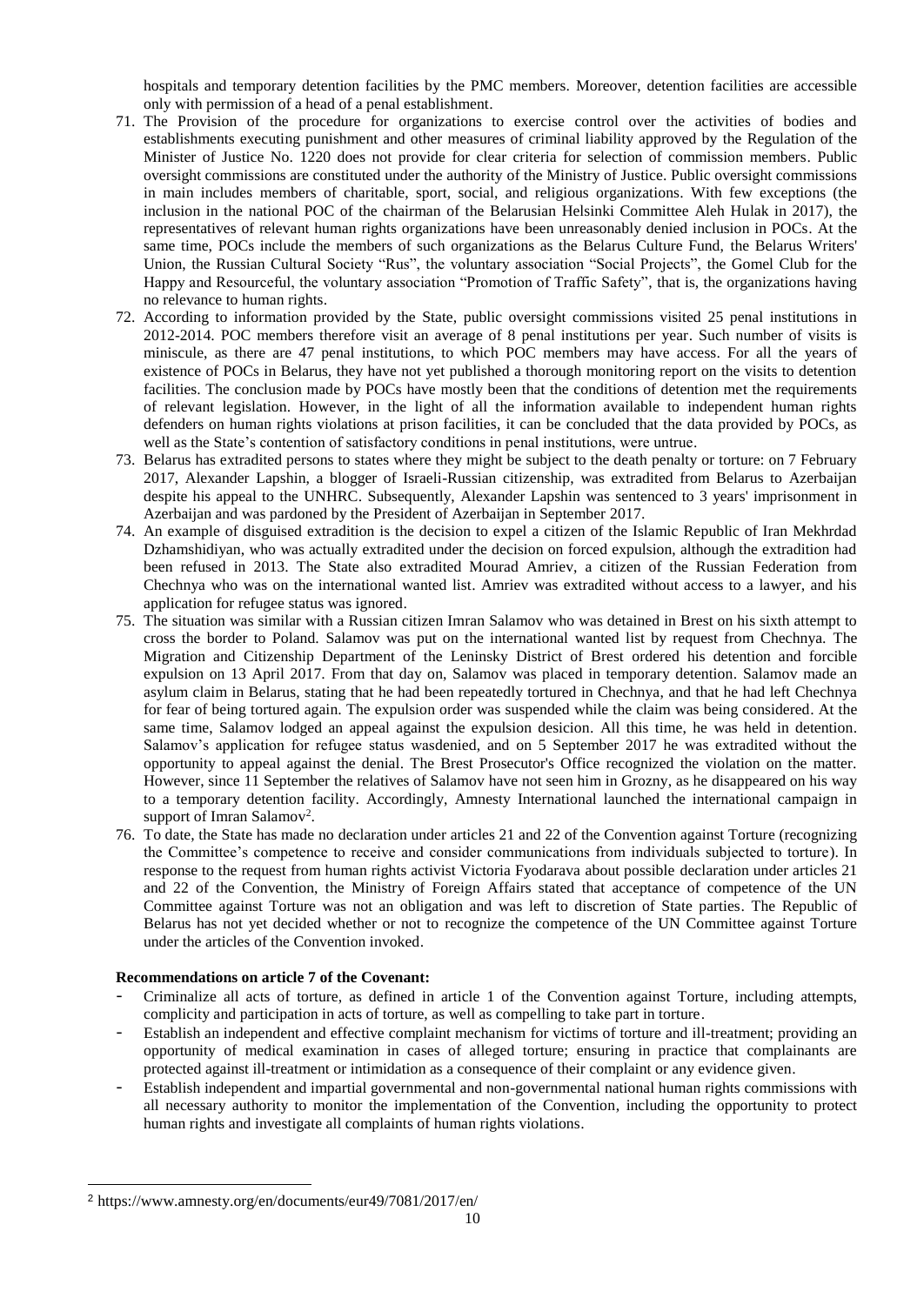- Ensure that persons suspected of having committed acts of torture or ill-treatment are immediately suspended from their duties and remain so throughout the investigation, especially if there is a risk that the suspect may exert pressure on the victims and hinder the investigation by remaining in office.
- Take legislative and practical measures to ensure videotaping of all interrogations from the moment of detention.
- Introduce open appointments of relatives of current and former detainees with General Prosecutor's Office with timely publication in mass-media to receive information on possible acts of torture during detention and service of sentence; publishing detailed information on the website of General Prosecutor's Office on the place, time and periodicity of prosecutors' visits to places of detention, including psychiatric hospitals, as well as on the results of the visits and the actions taken.
- Establish fully independent bodies empowered to carry out independent and effective visits to places of detention, including temporary detention facilities, without prior notice. Ensure the presence of human rights defenders and medical professionals familiar with relevant international standards, international experts and other representatives of civil society within the bodies. Ensure that the members can speak in private to detainees. Ensure that the monitoring findings and the recommendations are published within a reasonable timeframe.
- Allow access for independent non-government organizations to detention facilities, including militia departments, pretrial detention facilities, security service premises, places of detention on administrative charges, detention units of medical and psychiatric institutions and prisons.
- Avoid using as a general rule the method of detention of persons seeking asylum for substantial reasons under the UNHCR Guidelines on Applicable Criteria and Standards relating to the Detention of Refugees and Asylum-Seekers and alternatives to detention. Provide for visits by representatives from relevant NGOs to detained foreign nationals and stateless persons.

# *Prohibition of slavery, servitude and forced labour (article 8)*

- 77. Although the Belarus Constitution prohibits forced labor, there are several instances where elements of forced labor are enshrined in separate legislation.
- 78. For instance, the Decree of the President of the Republic of Belarus of November 24, 2006 No. 18 "On supplementary measures for affording State protection to children in dysfunctional families" sets out the duty of persons whose children are under State care to reimburse the expenses on the keeping of children under the state support. If they are unemployed (or are employed, but unable to cover full costs of the maintenance of their children in State establishments), they will be subject to mandatory employment by a court order on employment. In case of their failure to cover the costs spent by the state on the keeping of children under the state support (for example, absence at work for ten months, avoidance employment under a court order committed during one year after the imposition of an administrative penalty for the same act), they may be held criminally liable under article 174 of the Criminal Code. Article 9.27 the Code of Administrative Offences of Belarus establishes the administrative liability in the form of administrative arrest for parents obliged to reimburse the expenses on the keeping of their children under the state support, and avoiding employment under a court order. Under article 3.6 of the Procedural-Executive Code of Administrative Offences, arrest warrants for obliged persons who avoid employment are made extrajudicially by the bodies of MIA.
- 79. The Law of the Republic of Belarus "On Procedure and Conditions of Placement in Occupational Therapy Dispensaries and Conditions in them" of January 4, 2010 No. 104-З provides for occupational therapy dispensaries – organizations participating in the system of Internal-Affairs Agencies, established for involuntary isolation and medical and social rehabilitation with a labor obligation of persons suffering from chronic alcoholism, drug addiction and substance abuse, and persons obliged to reimburse the expenses on the keeping of their children under the state support. The placement of citizens in occupational therapy dispensaries is regulated by the Code of Civil Procedure of Belarus. Therefore, Belarus nationals are isolated and forced to labor in civil, not criminal procedure, and is not linked to criminal offence.
- 80. The Decree of the President of the Republic of Belarus of April 2, 2015 No. "On Prevention of Social Dependency" provides for fees charged for compensation of State expenses to adults who worked less than 183 days in a year or failed to pay income tax in the amount equal or greater than that of the fee. Certain categories of citizens are exempted from this obligation, including craftspeople, persons with disabilities, persons receiving public benefits, persons engaged in in agro-tourism, persons employed in agriculture, persons registered as unemployed, single parents with children up to the age of 7, clergy, students and pensioners. Failure to pay the fee incurs sanctions, such as administrative arrest with compulsory involvement in work. A person who was released after serving the sentence of administrative arrest with compulsory involvement in community work is recognized to have performed his duties under the Decree No. 3. It should be noted that applying the Decree has led, in practice, to massive protests in many cities across Belarus between February and April 2017. Currently, the application of the Decree is suspended, and reforms to it are under consideration. At the time of reporting the Decree No. 1 was issued by the President, which introduced substantial amendments to the Decree No. 3. In particular, a fee for those recognized as parasites was abolished. However, it provided that from 1 January 2018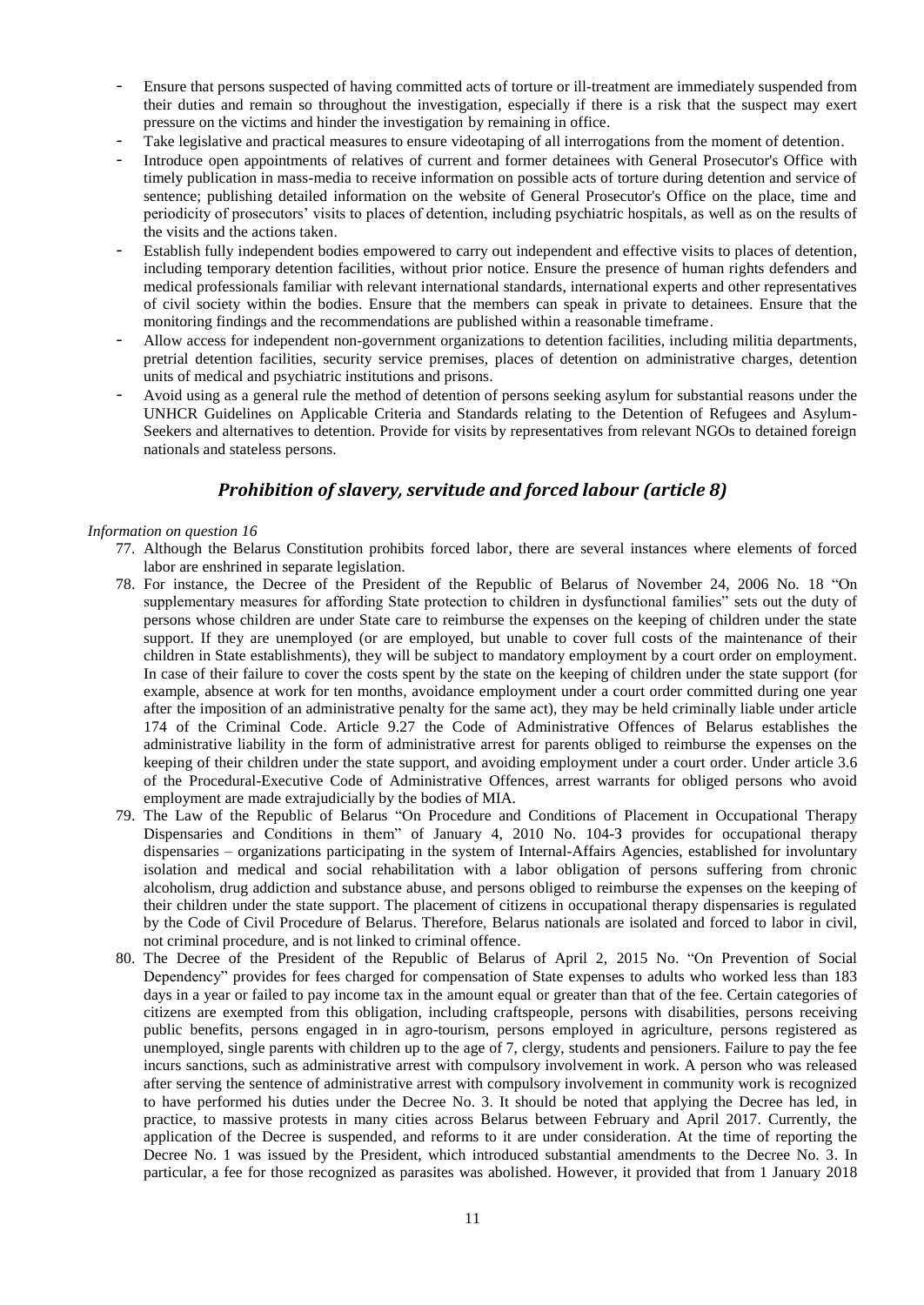non-workers would be required to pay full price of some housing and communal services subsidized currently by the State.

81. Among other common forms of forced labor in Belarus are compulsory participation in community work days (*subbotniks*), involvement of members of State enterprises and educational institutions (including under-age school pupils) in harvesting by order of local executive authorities, unpaid work by military personnel etc. It should be noted that this practices contradict the Belarus legislation, since the Labor Code prohibits an employer from demanding performance of works, not specified in the employment contract. Of particular concern in the human rights community are cases of involvement of minors in these activities. In 2016, A student of a city public school in Molodechno, Minsk oblast, was run over by a truck while performing agricultural work by order of local education authorities. In this case, sentences have been pronounced on the teachers who had supervised the children, and, in the court's view, had failed to prevent the incident.

#### *Recommendations on article 8 of the Covenant:*

Remove all situations of forced labor from law and practice, including the engagements of persons placed in occupational therapy dispensaries, persons required to reimburse the expenses on the keeping of children under the state support; members of State enterprises in community work days (*subbotniks*), and students of educational establishments.

# *Freedom and security of the person and humane treatment of persons deprived of liberty (articles 9 and 10)*

#### *Information on question 17*

- 82. Belarus has taken no steps to ensure that pre-trial detention is applied only by order of the Court. Furthermore, since 13 December 2011, the power to use pre-trial detention has been given, in addition to prosecutors, to the heads of the law enforcement bodies. At present, this includes the Chairperson of the Investigative Committee and Chief of the Belarus KGB, as well as persons temporarily performing their functions.
- 83. A highly negative trend is a fact that in case of violation of migration rules, such as loss or lack of personal documents, [foreign nationals](https://www.linguee.ru/%D0%B0%D0%BD%D0%B3%D0%BB%D0%B8%D0%B9%D1%81%D0%BA%D0%B8%D0%B9-%D1%80%D1%83%D1%81%D1%81%D0%BA%D0%B8%D0%B9/%D0%BF%D0%B5%D1%80%D0%B5%D0%B2%D0%BE%D0%B4/foreign+nationals.html) and [stateless persons](https://www.linguee.ru/%D0%B0%D0%BD%D0%B3%D0%BB%D0%B8%D0%B9%D1%81%D0%BA%D0%B8%D0%B9-%D1%80%D1%83%D1%81%D1%81%D0%BA%D0%B8%D0%B9/%D0%BF%D0%B5%D1%80%D0%B5%D0%B2%D0%BE%D0%B4/stateless+person.html) are kept for identification purposes for a long time in temporary detention facilities not adapted to lengthy detention without a court decision. In the lack of special facilities (there are only 3 holding centres for aliens seeking international protection with a limited number of places), [foreign](https://www.linguee.ru/%D0%B0%D0%BD%D0%B3%D0%BB%D0%B8%D0%B9%D1%81%D0%BA%D0%B8%D0%B9-%D1%80%D1%83%D1%81%D1%81%D0%BA%D0%B8%D0%B9/%D0%BF%D0%B5%D1%80%D0%B5%D0%B2%D0%BE%D0%B4/foreign+nationals.html)  [nationals](https://www.linguee.ru/%D0%B0%D0%BD%D0%B3%D0%BB%D0%B8%D0%B9%D1%81%D0%BA%D0%B8%D0%B9-%D1%80%D1%83%D1%81%D1%81%D0%BA%D0%B8%D0%B9/%D0%BF%D0%B5%D1%80%D0%B5%D0%B2%D0%BE%D0%B4/foreign+nationals.html) and stateless persons are placed in establishments for the serving of sentences of administrative detention for up to 25 days or on suspicion of crimes for up to 10 days. In doing so, in case these persons applied for refugee status, they are still kept in detention facilities until the respective decision is taken. There have been cases where foreign nationals and stateless persons were kept in custody for a long time: a national of the Democratic Republic of the Congo Patrick Mangalua has been detained for 6 months; a stateless Asra Mirwais has spent more than a year in detention; a Russian national Elena Domnina has spent 5 months in detention in Maladechna; a stateless Tatyana Fomina has spent 10 months at the Detention Center for Violators in Minsk waiting for readmition to Kazakhstan. The number of foreigners who are detained for months for administrative proceedings exceeds 100 each year. Lengthy detention without trial constitutes ill-treatment itself under article 7 of the Covenant.
- 84. It should also be mentioned that detention conditions in pre-trial detention centres are themselves close to solitary confinement and constitute inhuman and degrading treatment, which includes poor sanitary conditions in cells, meager ration, lack of exercise in the open air, lack of contact with the outside world and of quality health care.

- 85. The increase in the prison population (from 28471 in 2013 to 35200 by the end of 2016) is accompanied by increased overcrowding in places of detention, which in turn leads to deteriorated conditions in prisons.
- 86. The majority of questioned convicts mention the poor quality and lack of food in detention facilities. Incongruous products are used together in some dishes. There is no opportunity to receive special ration, such as vegetarian, vegan, gluten-free, the one with no pork or no beef etc.
- 87. The quality of health care provided to prisoners is low. Access to health workers is difficult. There is no up-to-date Republican prison hospital. Its construction started in 2010, and has been extended until 2018. However, technical readiness is currently 60 per cent.
- 88. Recently, suicides and deaths as a result of the denial of proper medical care have become more frequent in places of detention. In June 2016, Siarhei Ischuk died in the Penal Colony No. 13 in Hlybokaje. In January 2017, the convict Valentyn Pishchalau died in the mentioned penal colony, and Alexander Lembovich died in the Penal Colony No. 15 in Mahiliou. The complaints submitted by the relatives on suspicion of medical neglect were refused. Thus, it appears from the order to dismiss criminal complaint that Pishchalau asked for medical assistance for the first time on 19 December 2016, and told that he had been ill for more than a week. According to the medical records, Pishchalau had neither been excused from work, nor given bed rest between 19 and 30 December 2016. During the checkup on December 30, Pishchalau had complained about headache, weakness, chills, cough, and fever. However, a medical assistant mentioned in the records that his general state was satisfactory and diagnosed SARS, despite a diagnosis of tuberculosis in Pishchalau's medical history. It was only in January 3 that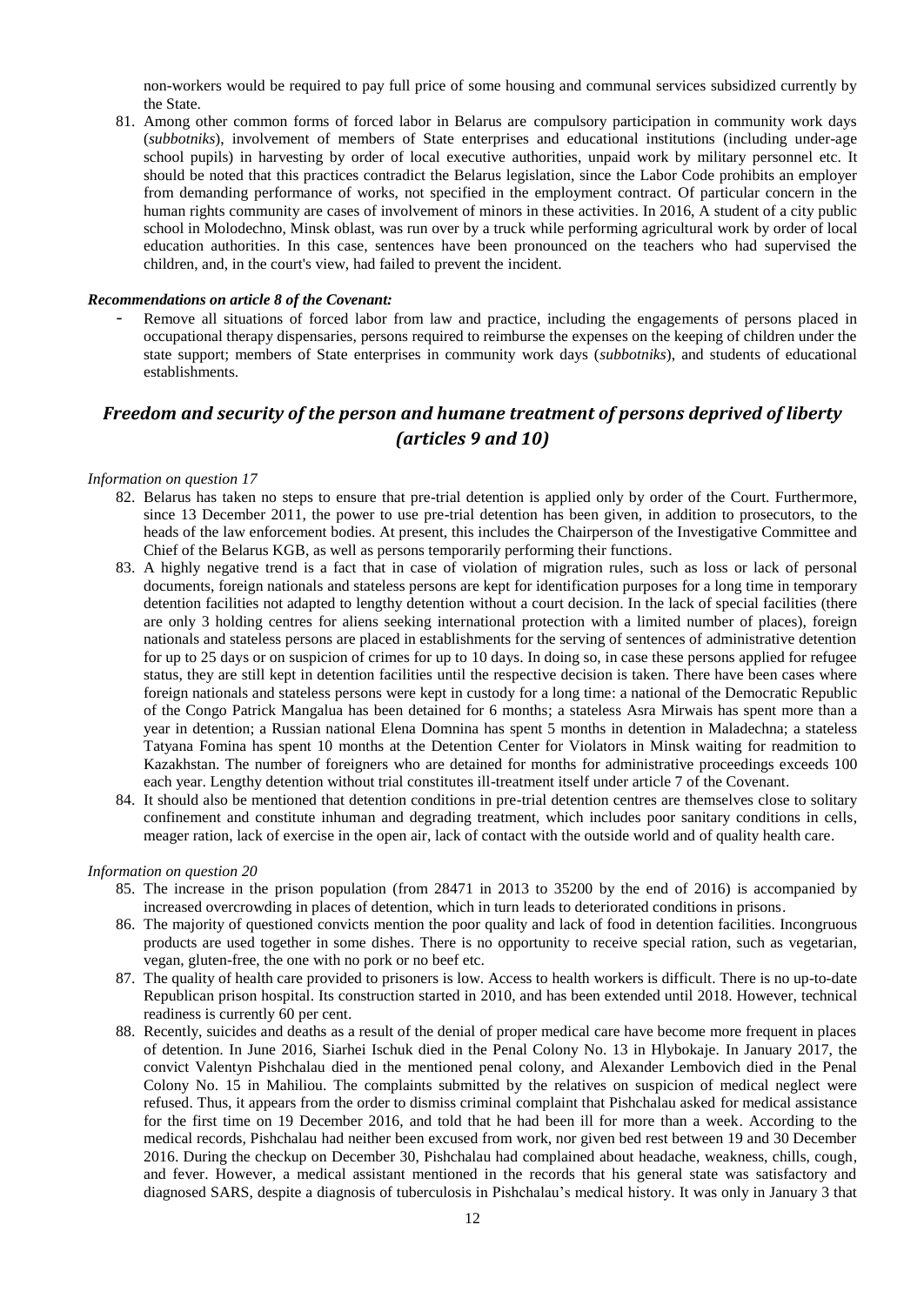Pishchalau was examined by a physician. Pishchalau was diagnosed with pneumonia and given a referral for an Xray. On 4 January 2017, Pishchalau was examined one more time, during which a decision was made to take Pishchalau to the pulmonary department of the Republic Hospital "Prison No. 8". On 4 January 2017, Pishchalau died while being taken to hospital.

#### *Information on question 21*

- 89. Prisoners arrested on political grounds face captious criticism by prison administration, and are therefore prevented from early release and release under amnesty.
- 90. On 26 February 2015, the detention of Mikalaj Dziadok (released in response to international pressure on 24 August 2015) was extended for a year. In 2012, the detention of Zmicier Dashkevich was prolonged.
- 91. Appeals against penalties have shown to be ineffective. Appeals are handled in accordance with the Rules of Civil Procedure, which requires convicts to pay a fee in the amount comparable to a convict's monthly income. The cases are, as a rule, considered by courts in the absence of convicts.

#### **Recommendations:**

- Ensure that convicts enjoy the same standards of health care as the rest of the society; ensure their free access to essential health services.
- Ensure urgent, effective and impartial investigation of circumstances and causes of all cases of death in custody.

# *Right to a fair trial, judicial independence. The Independence of the Legal Profession (article 14)*

- 92. More than 15 years have passed since the report of the UN Special Rapporteur on the independence of judges and lawyers following his visit to Belarus. However, most of the recommendations made in the report have not been implemented.
- 93. The Code on Judicial System and Status of Judges in the version of 22 December 2016 states that organizational, logistical and staffing support of the activities of the courts of general jurisdiction, as well as departmental monitoring the compliance of the activities of the courts of general jurisdiction with legal requirements, is performed by the Supreme Court of the Republic of Belarus. Therefore, these functions lie beyond the competence of the Ministry of Justice as an executive authority. This should be noted as a positive aspect of the of a judicial and legal reform.
- 94. Nevertheless, there are still some issues regarding the independence of the judiciary that continue to be relevant. These issues undermined judicial independence and impact on the realization of the right to a fair trial.
- 95. Final decisions on key judicial issues are still made by the President of the Republic of Belarus and the President's Office. These bodies actually perform the functions that are the responsibility of independent bodies comprised of judges in countries with the rule of law. In particular, the President's Office is engaged in examining candidates for judgeships and judges to be reappointed, and sends relevant requests to the National Security Council. The Council further verifies the candidates involving special services. Only after the approval of the National Security Council on a candidate's appointment as a judge or reappointment of a duty judge, the President's Office starts preparing a draft Decree of the President appointing a judge.
- 96. Judges are nominated and appointed in closed sessions. Only the decrees appointing or dismissing judges are published. The criteria (except for general requirements for candidates listed in article of the Code on Judicial System and Status of Judges) used by the President and the National Security Council when examining the candidates and making other decisions regarding judges are unknown to candidates and the public. There is credible information, however, that one of the decision criteria used by the National Security Council in the examination of candidates is whether a judge has or has not made rulings that suited the Council.
- 97. A legal status of judges regarding the principle of non-removability has now downgraded even compared to the period prior to 2007, when the Law on the Judicial System and Status of Judges had been in force. Under this law, judges were appointed initially for a term of five years, and then for terms with no time limits. 93. The Code on Judicial System and Status of Judges in the version of 22 December 2016 states in article 81 that "judges are appointed initially for a term of five years with the possibility of reappointment for a further term or for indefinite terms". Therefore, judges are appointed and reappointed arbitrary without any clear criteria set by the law. The analysis of the Presidential Decrees appointing judges shows that 353 judges, or 87% of all judges, have been appointed for a term of five years. This number combined with 25 judges, who have been appointed for a period of other judges' social leave, make up 378 judges, or 93% of all judges, appointed for a limited term. Only 30 judges have been appointed for indefinite terms in the given period.
- 98. The President is well positioned to dismiss any judge. For example, a judge may be dismissed in the process of staff movement, after the expiration of the term of office, in reappointment for a further term and when promoted to a higher qualification category, when held accountable under disciplinary rules, in ordinary or extraordinary recertifications that are carried out at all stages of the judges' staff movement. So, the provision enabling the appointment of judges for indefinite terms is actually deprived of value by the fact that judges undergo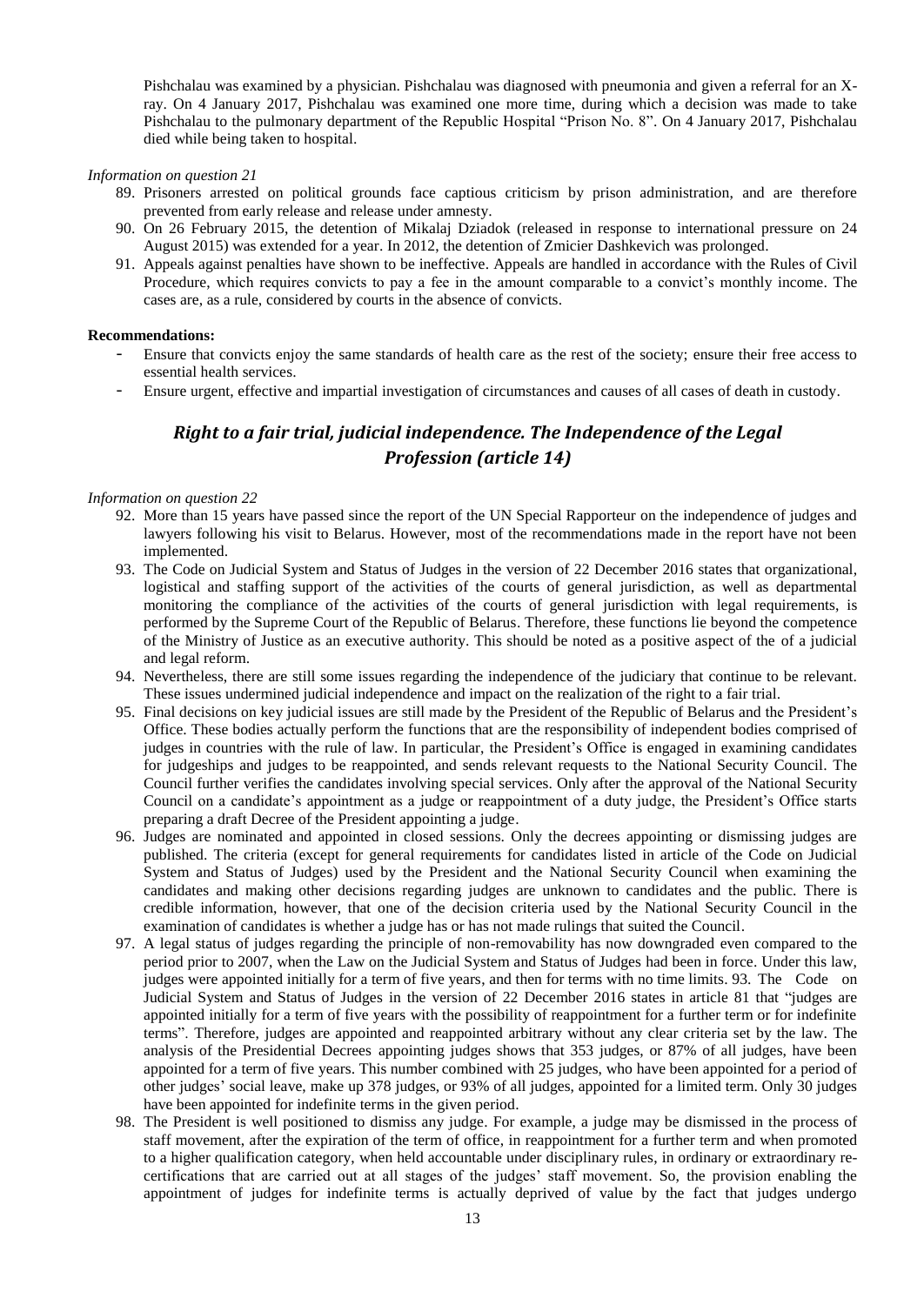extraordinary re-certification once in five years, which may result in judges' dismissal. Furthermore, a judge's powers may be terminated in case of systematic disciplinary violations (disciplinary action taken against a judge more than twice in a year); a single gross violation of work duty, as defined by the relevant legislation, offences incompatible with public service.

- 99. Under article 102 of the Code on Judicial System and Status of Judges, the President possesses the specific competence regarding disciplinary measures: the President is empowered to prosecute or dismiss any judge without disciplinary proceedings having been initiated. In this way, the President's decision to terminate the powers of a judge may be approved with and without the participation of the Chairman of the Supreme Court. The Code on Judicial System and Status of Judges makes no provision for appealing against the President's decision on the use of disciplinary punishments. Therefore, given that the criteria for gross violation of work duty or offences incompatible with public service not clearly defined in the law, the President is empowered to dismiss any judge at any time at his/her own discretion without fair procedures and by his/her own decision, which shall be final.
- 100.The salaries of judges are not determined by the law, but established by a Presidential decree No. 625 of 4 December 1997 "On the regulation of the remuneration of judges, the physical and personnel conditions of the courts of the Republic of Belarus". According to the Decree, the judges' official salaries are determined as a percentage of the salaries of the Chairmen of the Constitutional and Supreme Courts. This percentage is provided in the annex to the Decree, which was not published.
- 101.The above issues seriously affect the independence of judges and are inconsistent with Belarus's obligations under article 14 of the ICCPR.

#### *Information on question 23.*

- 102.The authorities have not recognized the violations of the right to a fair trial that took place in consideration of the in case of mass unrest on 19 December 2010. The violations have not been investigated, no measures have been taken to prevent their recurrence, and the perpetrators have not been brought to justice. For example, the alleged cases of non-admission of lawyers to presidential candidates and opposition activists detained on 19 December 2010 have not yet been addressed. The complaints have been filed to the Prosecutor's Office and the Court by defence counsels of former presidential candidates Andrei Sannikau, Ales Mikhalevich and Uladzimir Nyaklyayeu, political activists Pavel Seviarynets and Alexander Feduta, journalists Irina Khalip and Natalia Radina.
- 103.In violation of the presumption of innocence, public television and newspapers have been reporting that those arrested in connection with the case of mass unrest were guilty before the start of long before the start of the court proceedings.

- 104.The situation with bar associations being de jure independent, and de facto controlled by the Ministry of Justice has not changed. In this regard, the HR Committee's previous concluding observations (CCPR/C/79/Add.86, paragraph 14) have not been implemented or paid attention to.
- 105.In 2017, the independence of lawyers was seriously affected. Several lawyers of the Minsk City Bar Association and the Mahiliow Regional Bar Association were examined by the Ministry of Justice of the Republic of Belarus. As a result, an extraordinary inspection was ordered regarding at least 21 lawyers from the Minsk City Bar Association. The first outcome of this wave of inspections by the Ministry of Justice was a negative assessment received by Anna Bakhtina, a lawyer of the Minsk City Bar Association, and a conditional assessment with further reassessment after six months due to insufficient professional qualifications received by three more lawyers who, among other things, had provided legal assistance in politically motivated cases. The appeal by Anna Bakhtina against the Ministry of Justice's decision to terminate her license to the advocate's practice was rejected by the Court of Maskouski district of Minsk.
- 106.The State has failed to fulfil the requirements for reforming the Bar Association in order to ensure its independence in accordance with international standards.
- 107.In Belarus, there is a lack of actual independence and self-governance of the Bar Association, and of freedom of exercise of the profession of lawyer. The procedure through which access to the profession of lawyer is provided in Belarus does not meet international standards.
- 108.The general analysis of the regulations governing disciplinary proceedings also leads to the conclusion that under the current legislation of Belarus, lawyers lack actual independence.
- 109.In Belarus, the Ministry of Justice has the broadest powers of control and oversight over the legal profession and the operations of individual lawyers, who are licensed for law practices by the Ministry of Justice. This power is provided for in the Law on the Bar and Legal Practice in the Republic of Belarus, which has come into force on 6 April 2012.
- 110.Notwithstanding the adoption of the new Law on the Bar, various organizational and legal forms of activities established for lawyer and their increased number, Belarus has not yet created a favorable environment for the lawyers' full performance of their duties to protect the rights of citizens. As previously, lawyers remain under strict control of the judicial authorities, and are not free from interference with their organizational and professional activities.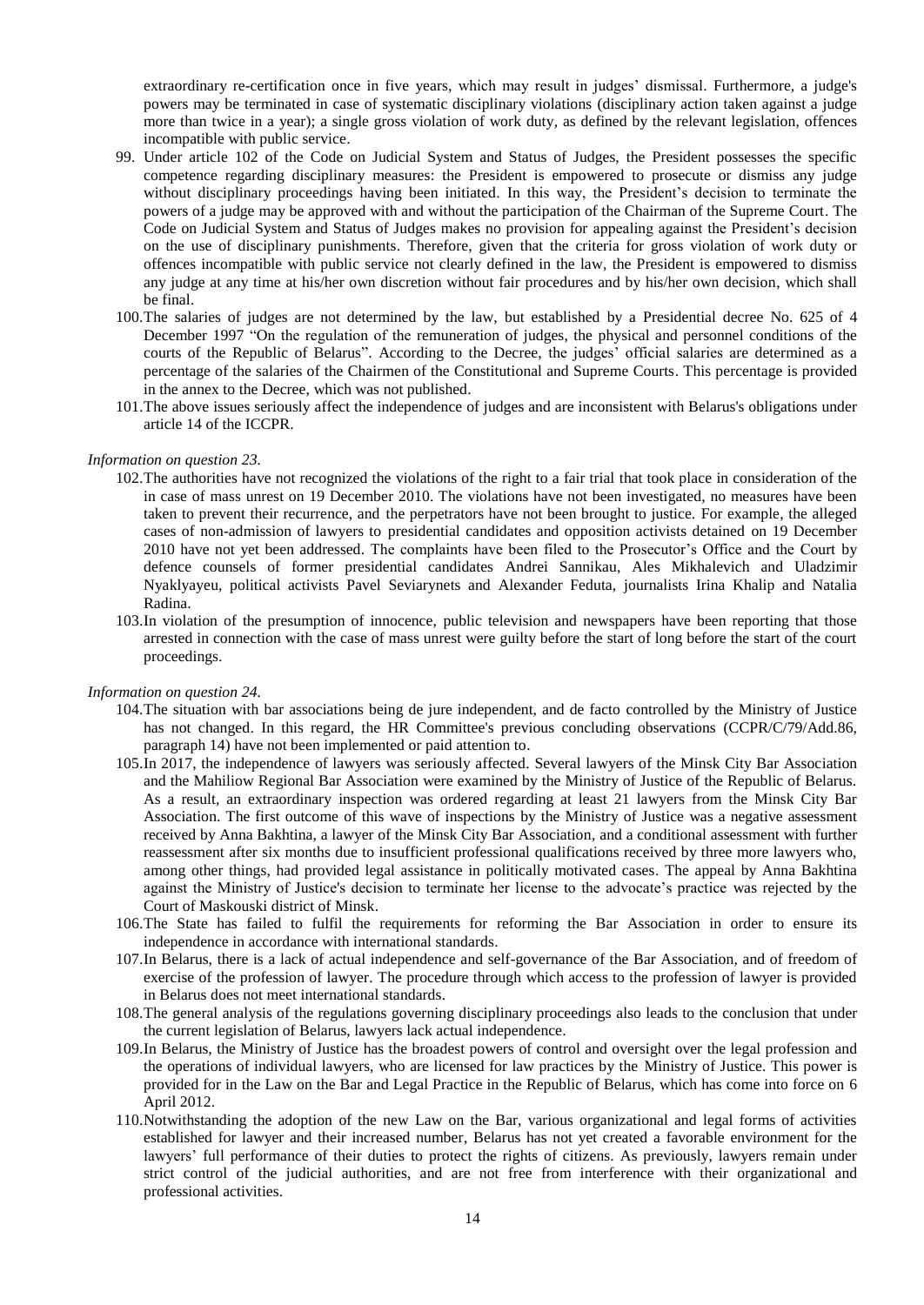- 111.The State provided the Committee in paragraph 289 of the fifth Periodic Report with incorrect information that the lawyers who had represented the participants of the events on 19 December 2010, and had subsequently been disbarred eventually accepted the Ministry of Justice's ruling and did not appeal it. Contrary to the arguments of the State, Tatstsiana Ahejeva, Uladzimir Toustsik, Aleh Ahejeu, and Tamara Harajeva appealed against the decisions of the Ministry of Justice to the Court, but the Court supported the position of the government agency.
- 112.Upon the decision of the Court of Maskouski district of Minsk of 14 April 2011 (the judge Elena Rudnickaya), the appeal by Tatstsiana Ahejeva against the decisions of the Ministry of Justice was denied. The decision was further appealed on cassation, but the Minsk City Court affirmed the decision and rejected the appeal on 21 July 2011.
- 113.The appeal by lawyer Uladzimir Toustsik against the decisions of the Ministry of Justice was denied by the ruling of the Court of Maskouski district of Minsk of 24 March 2011. His appeal against the ruling was rejected by the Minsk City Court.
- 114.Tamara Harajeva filed a complaint against the decisions of the Ministry of Justice to the Court, and the courts of first and second instance affirmed the decision of the Ministry on 26 April 2011 (the judge Lyubov Simakhina).
- 115.The appeal by Aleh Ahejeu against the decisions of the Ministry of Justice was denied. The court of cassation affirmed the ruling and rejected the appeal on 27 November 2011. Lawyer Aleh Ahejeu has used both national legal remedies and international mechanisms for the protection of his violated rights. To date, the individual communication of Aleh Ahejeu v. Belarus is registered for consideration by The Human Rights Committee under No. 2862/2016, where the question is raised about a violation by the State of articles 14 and 19 of the Covenant. The exclusion of Ahejeu from the Bar Association was not appealed, since the Minsk City Bar Association is obliged to comply with the Ministry of Justice's decisions on disbarment under the Law on the Bar and Legal Practice.
- 116.Presently, the option of reinstating the licenses of Tatstsiana Ahejeva, Uladzimir Toustsik, Aleh Ahejeu, and Pavel Sapelka is not considered by the governmental bodies and the Bar Associations, despite numerous demands by international organizations.
- 117.The only lawyer whose license was reinstated in September 2011 is Tamara Harajeva. However, this has nothing to do with the relevant UN recommendation. As far as the appropriateness of disbarment of Tamara Harajeva is concerned, it can be concluded that she was the only lawyer who was disbarred by the Ministry of Justice based on the grounds provided for in normative acts in force. The Court found no violations on the part of the Ministry of Justice, and affirmed the disbarment. However, despite the final court's decision, the Ministry agreed to reinstate her license, after which Tamara Harajeva was called to the Minsk City Bar Association.
- 118.In April and June 2017, the Ministry of Justice carried out an inspection at the Mahiliow Regional and the Minsk City Bar Associations. The subject of the inspection was their compliance with the instructions issued by the Ministry on preparation of documents necessary for providing legal assistance. Although formally all lawyers of the Bar Associations were to be checked, selective inspection was made of individual lawyers at the discretion of the Ministry officials. The documentation errors found during the inspection led to extraordinary assessment of several lawyers, since, according to the appointment order, "the established facts revealed a lack of qualification of individual lawyers". Furthermore, some lawyers were summoned to the Ministry for ordinary assessment held every five years by the Bar Association. The assessment was carried out on 12 and 25 September 2017 by the Qualification Board, set up at the Ministry of Justice. According to our information, the Qualification Board had decided on the inability of 2 of the 33 lawyers to carry out their professional duties owing to the lack of qualification, and on incompetent performance of 12 lawyers with reassessment after six months.
- 119.Even prior to the inspection at the Minsk City Bar Association, there have been talks among the Bar members of the assessment initiated by the State Security Committee in relation to the lawyers who had worked on highly visible politically motivated cases in cooperation with human rights defenders. The "violations" of the guidelines of the Ministry of Justice identified by the inspection do not relate to the lawyers' professional performance. The inspection procedure itself was humiliation and stressful: the members of the Qualification Board (mainly representatives of the Ministry of Justice) asked numerous questions on different branches of law, however, not related to the specialization of particular lawyers or specific legal situation. This "quiz" required the lawyers to quote regulations, give definitions and listings, and the questions often included the members' controversial interpretation of legislation. Analysis of the inspection results suggests that 8 lawyers who failed to complete the assessment (one of the two lawyers rejected by the board, and seven of the twelve lawyers reassessed after six months) had been defending the interests of the accused in one and the same case of mass unrest initiated by the State Security Committee on 21 March 2017 – prior to the protest action scheduled for 25 March. As further events have shown, this case was a pretext to brutal repression of protests and detention of hundreds of their participants. Subsequently, this charge was changed to the one of involvement in an unlawful armed unit. The accused were released from custody, but so far, the investigation is not completed, and conducted in secret. It follows from the above that negative measures taken against the lawyers in the form of assessment can be seen as revenge for their professional activity, and as intimidation of them and other lawyers. It was therefore demonstrated that any lawyer in Belarus could be subject to repressive measures by the State at any moment and for any reason, even a minor one.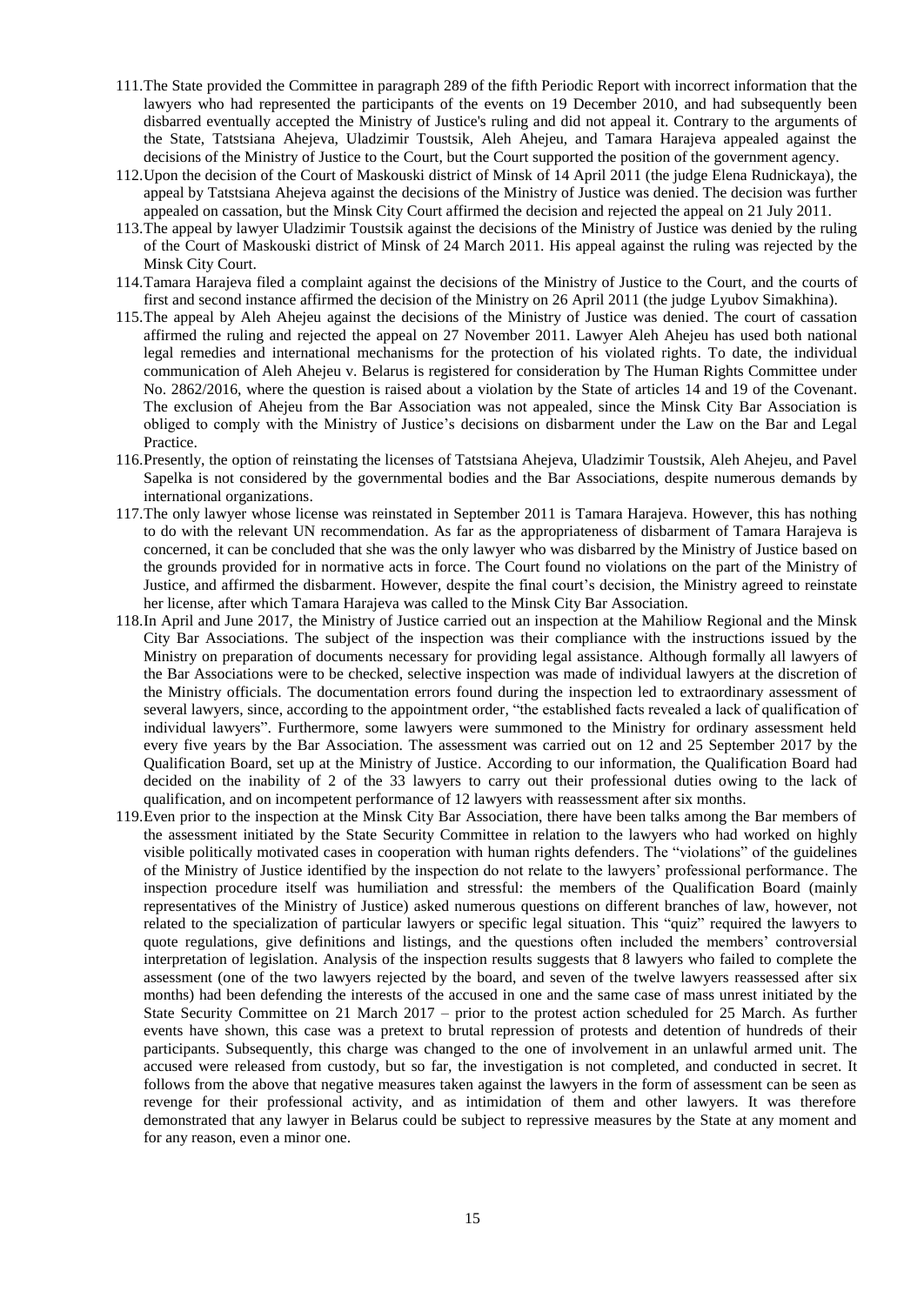#### *Recommendations on article 14 of the ICCPR:*

- Establish independent judicial self-governing bodies in Belarus bodies empowered to select, appoint, dismiss, and take disciplinary measures against judges, and ensure the body's freedom of operation at the legislative level.
- Amend the legislation to exclude a crucial influence of the President and executive authorities on issues related to appointment, dismissal, and disciplining of judges, their material security and pensions.
- Ensure indefinite appointment of judges by introducing appropriate changes to the legislation.
- Address the issues of legal regulation of housing and other social benefits for judges so as to avoid any discretion in this regard.
- Bring the Belarus legislation regulating the legal profession into line with international standards.
- Abolish provisions in the country's legislation on the legal profession concerning the responsibilities of the Ministry of Justice to govern the legal profession, and transfer the duties of the Ministry of Justice to lawyers' selfgoverning bodies.
- Abolish licensing of lawyers by the Ministry of Justice by transferring the duties to regulate lawyers' admission to the profession to lawyers' self-governing bodies.
- Exclude representatives of executive authorities from the Qualification Board, and transfer the responsibility for managing the Board to lawyers' self-governing bodies.

# *Freedom of movement (article 12)*

- 120.On 5 November 2014, a decision was adopted by the Department of Internal Affairs of the Pervomaisky District of Minsk to deport Alena Tankachova, a Belarusian human rights activist, Chair of the Board of Legal Transformation Center "Lawtrend", on a voluntary basis from Belarus "in the interests of public order". The decision also provided for the ban on entering Belarus for 3 years. In the view of the human rights community, the decision on expulsion of Alena Tankachova is linked to her public activities. Alena Tankachova has been working on protection of human rights and public interests in Belarus since 1996. The Belarusian authorities have twice closed the organizations established by her. Moreover, Alena Tankachova was pressured due to her work on collection and estimation of information on arrests and trials of the participants of mass events on 19 December 2010 in Minsk. The law does not establish specific grounds for expulsion, and only uses general formulations, such as "in the interests of public order". In case of Alena Tankachova, the deportation was caused by a minor speeding offence. The law does not identify speeding as an offence against public order. Furthermore, the expulsion decision was disproportionate. Although Alena Tankachova had the citizenship of the Russian Federation, she has been permanently resident in Belarus since 1985. Her daughter a Belarusian national by birth. Alena Tankachova received her education in Belarus, and her professional activities were dedicated to Belarus. Furthermore, she owned property and had a permanent source of income in Belarus. Since she was deported, Alena Tankachova had filed 4 requests for reducing the period of her entry ban and her removal from the list of persons banned from entering Belarus. All the requests were denied, and the latest request (filed on 16 June 2017) was rejected without consideration by the Ministry of Internal Affairs. Over 7700 petitions from Belarusian citizens were submitted to the competent authorities against the deportation of Alena Tankachova.
- 121.In 2012, several human rights defenders faced arbitrary restrictions to their right to leave the Republic of Belarus. Some of them were held at the border during passport control on the side of Belarus. Others were informed about the restrictions by contacting the Citizenship and Migration Departments of the local internal affairs bodies. The statements from the database on citizens whose right to leave Belarus was temporarily restricted contained various grounds for restriction, such as evasion of the call-up for military service, evasion of the obligations imposed by the court, indebtedness within bankruptcy proceedings, a civil action brought before the court etc.). In March 2012, Aleh Hulak, a chairman of RHRPA "Belarusian Helsinki Committee" (BHC); Valiantsin Stefanovich, a vice-chairman of Human Rights Center "Viasna"; Zhanna Litvina, a chairperson of Belarusian Association of Journalists; Garry Paganyaila, a head of the BHC legal department and others faced restrictions to their right to leave Belarus. The attempts to appeal to courts against the restriction of the right to leave the country have failed. Consideration of the appeals against the actions of the Ministry of Internal Affairs had been postponed under various pretexts. Although appeals against the actions of State bodies should have been considered within 1 months from the date of filing, judicial proceedings have not been conducted on time, but only in 3 months from the above-mentioned date. It was revealed during the court proceedings that human rights defenders had been included in the database by mistake, a result of alleged technical error in the database. Consequently, a decision was taken to exclude from the database all persons wrongly included in it. A representative of the Ministry for Internal Affairs provided certificates in the court proceedings on each appeal proving that the persons concerned had been excluded from the database. Based on this, the courts dismissed the cases, and rejected the appeals. These decisions were obviously politically motivated, since Pavel Radzionau, a member of the General Prosecution Office of the Republic of Belarus, mentioned these possible restrictions on 1 March 2012, that is, shortly before the unlawful restrictions were imposed. The imposition of restrictions against human rights activists was also confirmed by public statements of the President of Belarus.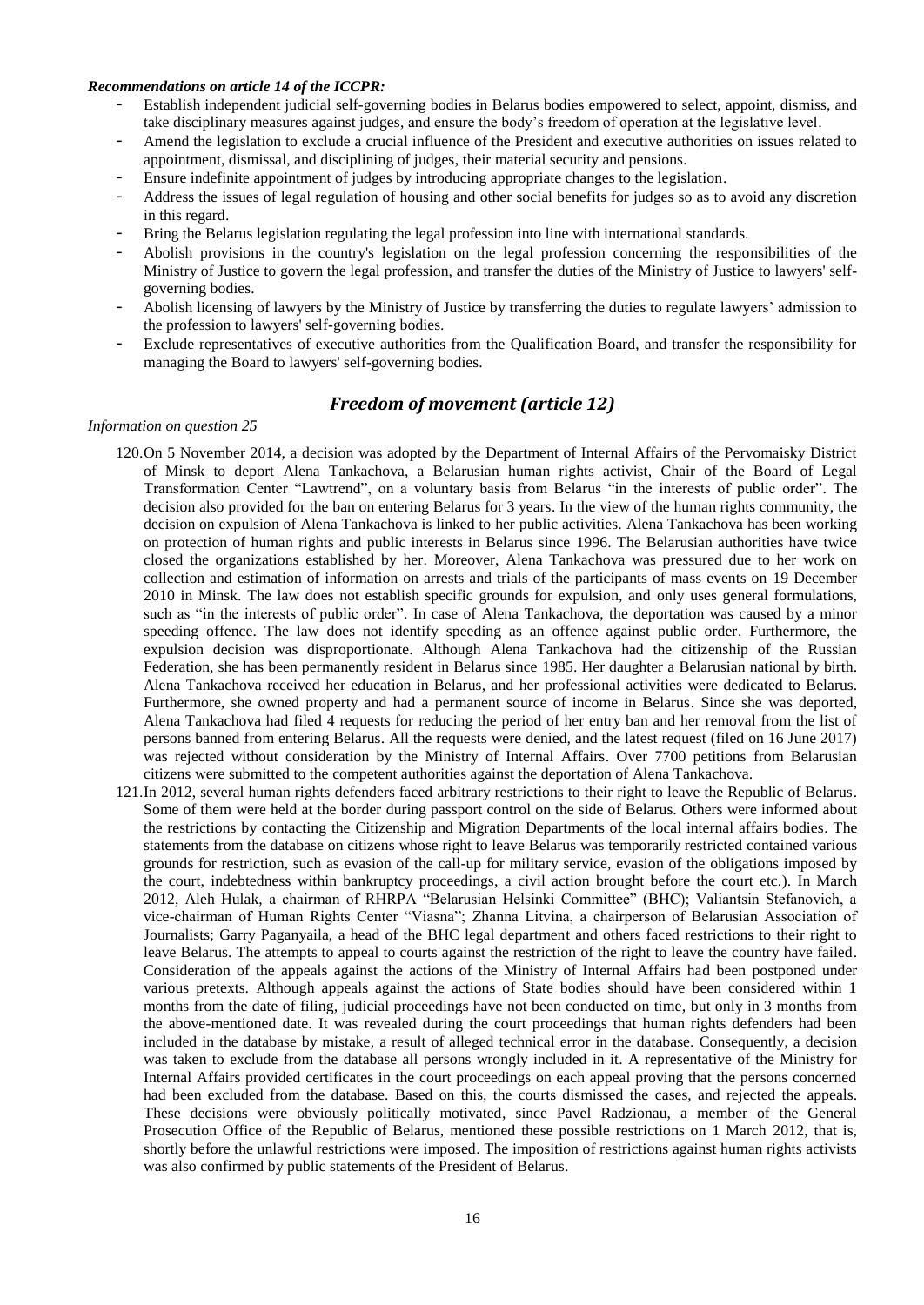122.Border checks of human rights defenders are still conducted, such as in the case of Liavon Sudalienka, a human rights activist who has filed several complaints to the UN Human Rights Committee.

# *Freedom of conscience and religion (articles 2, 18 and 26)*

- 123.Freedom of Conscience and Religion Act (hereinafter the Act) in force since 2002, as subsequently amended, is the main normative instrument in the national legal system of the Republic of Belarus which is intended to ensure the exercise of freedom of conscience and religion as part of the international commitments. The original wording of the Act of 1992 provided extensive opportunities for religious organizations to operate and ensured the fulfillment of the right to freedom of religion by individuals.
- 124.The 2002 version of the Act, as well as the provisions of Mass Events Act, the Administrative and Criminal Codes, issued after 2002, have significantly limited the freedom of religion and the possibilities of the activities of religious organizations.
- 125.Only a religious organization that has undergone state registration can carry out systematic religious activity. Upon that, state bodies regularly refuse or prevent the registration of existing religious organizations. Believers of the Belarusian Autocephalous Orthodox Church, Buddhist communities, many Protestants and other communities repeatedly and unsuccessfully tried to register as a religious community. The article 193-1 of the Criminal Code of the Republic of Belarus establishes criminal responsibility for organizing or participating in the activity of a religious organization which has not undergone through the process of state registration.
- 126.In May 2012, Public Prosecution Office of Mozyr district of Homel region issued an official warning to Siarhej Suzko, Uladzimir Suzko and Zoja Suzko under articles 193-1 and 130 (inciting religious strife) of the Criminal Code of the Republic of Belarus, which was later appealed in court. The court repealed the warning under article 130 of the Criminal Code of Belarus, but the warning under article 193-1 remained in force. In June 2013, a private welfare shelter for the homeless, created by a catholic Aliaksej Schadrou in a village in Hrodna region, was recognized as a religious organization, for which cause Aliaksej was prosecuted criminally under article 193-1. Aliaksej was forced to undergo a process of social institution registration, upon which the investigators stopped the criminal prosecution. However afterwards, the institution was eliminated by the coercion of the authorities in 2014. In addition, an official warning was issued under article 193-1 of the Criminal Code of Belarus to Siarhej Nikalajenka, a clergy of the Protestant community in Homel (July, 2015).
- 127.The conduct of religious activities in premises that do not have the status of the places of worship is allowed under the condition of obtaining a permit under Mass Events Act, otherwise administrative liability may be applied under article 23.34 of the Administrative Code of the Republic of Belarus. Upon that, the law does not define the conditions and procedure for obtaining permits for regular religious events (services) for a long period. This allows the state authorities to give selective permission, as well as very often unreasonably deny them, thereby limiting the activities of religious organizations. In 2013, the leaders of the unregistered community of the International Council of Churches of Evangelical Christians-Baptists in Homel A. Zalatariou, A. Tupalski, A. Danileuski, A. Sidarenka were prosecuted under article 23.34. In July 2015, administrative fines were imposed on a cleric of the Protestant community in Homel Siarhej Nikalajenka under the same article. The same happened to the representatives of an unregistered Protestant religious community in Minsk in October 2016.
- 128.In accordance with the Regulation on the procedure of inviting foreign citizens and stateless people to the Republic of Belarus, permission for various types of religious activities by foreign citizens and stateless people is required. In this, only a registered religious association can apply for such permission; autonomous claimants can not to apply for an invitation. Also, in accordance with Freedom of Conscience and Religion Act foreign citizens and stateless people cannot found (i. e. to initiate creation) and lead religious organizations, which puts them in an unequal position compared to the Republic of Belarus citizens regarding the realization of the right to religious freedom.
- 129.During the reporting period, foreign churchmen were systematically denied permission for religious activities, especially in Catholic communities. In December 2011, the Belarusian authorities did not give permission and did not extend national visas to two Roman Catholic priests in Pinsk and Minsk dioceses. In May 2014, the visa was not extended to Raman Shulz, the abbot of the parish of St. Kasimir and St. Jadviha in Mahiliow. Afterward, the authorities gave the abbot a permission, but only for half a year. In 2016 and 2017, there were several cases when a state body did not prolong the permission for religious activity to Polish churchmen, but after public statements made by the head of the Roman Catholic Church on that issue the permission was given.
- 130.Recently a certain pattern of interpretation of the rights of minors in choosing religion and practicing it in various ways has been used by state bodies, which restricts the right of minors to freedom of religion. In 2017 some parents filed complaints to state authorities regarding the fact that their minor children (several months were left until their maturity) without their consent attended the activities of religious organizations different from the religion of their parents. In response to such complaints, the state authorities have stated that in these cases there was an unlawful involvement of minors in the activities of religious organizations. Upon that, the right of minors to determine their own attitude to religion, to practice any religion or not to practice it at all, as established by article 10 of Rights of the Child Act in particular, was utterly ignored.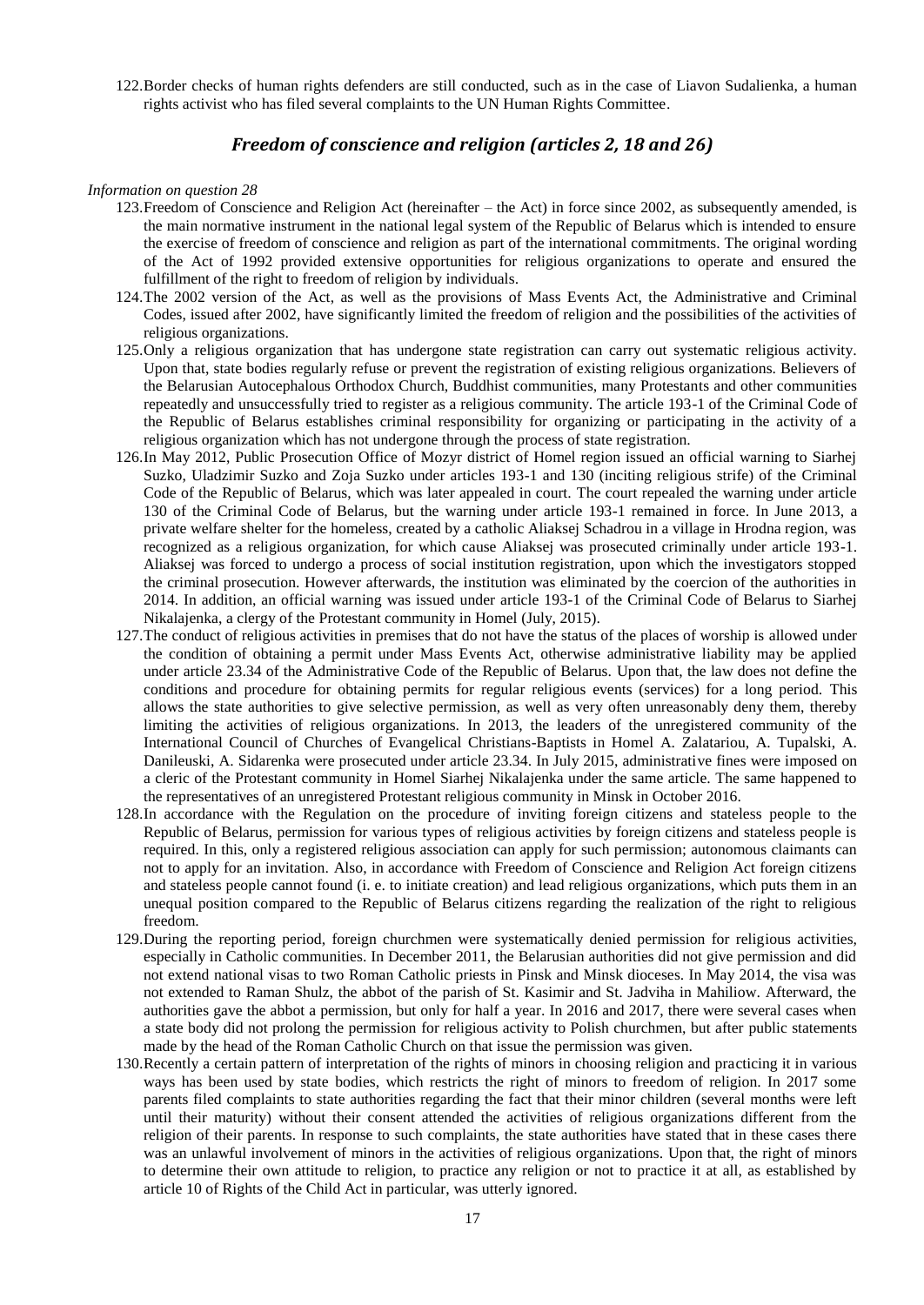#### *Recommendations on Article 18 of the ICCPR*

Religious legislation and law enforcement practices in regard to freedom of religion and belief should be brought in compliance with international standards concerning the right, and therefore it is necessary to:

- Repeal the mandatory state registration of religious communities.
- Eliminate permissions to conduct religious activities in premises legally owned by religious organizations.
- Remove legislative restrictions on the establishment of mass media by religious organizations of various kinds.
- Grant an opportunity to foreign citizens legally present at the territory of Belarus to fully realize their rights to freedom of religion without obtaining additional permits (as being a founder and a leader of a religious organization, exercising legal religious activities, including teaching in spiritual schools).
- Exclude legislative norms providing restrictions on the activities of religious organizations by the limits specified by the law.

# *Freedom of speech (article 19)*

#### *Information on question 29 a) Restrictions of access to information of public interest*

- 131.Belarusian legislation and law enforcement practices are far from recognizing free media's special role as "guardians of society". Belarusian state bodies do not take into account the "public interest" as a category determining the legitimacy of providing this or that information. Thus, there is no mention of public functions of journalists and mass media, guarantees of realization of their access to the information right regarding their professional activities in Mass Media Act.
- 132. There is no separate law on access to information of public character in Belarus. Existing norms and practices do not provide effective mechanisms for access to such information. The Information, Computerization and Data Protection Act gives the state authorities the right to limit the dissemination of public information at its own discretion. Moreover, the state authorities limit the dissemination of information even in cases when it is prohibited by law: information on the activities of state bodies and their budgets; information on individual cases of law violation; information on the rights of citizens.
- 133.Article 38 of Mass Media Act contains the list of the information, the distribution of which among mass media is forbidden. Among others, this includes "information from organizations that have not passed the state registration (re-registration) in due course". In 2016, this list was supplemented with "information, the dissemination of which could harm the national interests of the Republic of Belarus". Significantly, the list of cases of permissible limitation of access to information given in Mass Media Act is not closed and does not contain any reference to other "legislative acts", which gives an opportunity for its broad interpretation.

## *b) State control over the mass media, harassment and censorship of independent media*

- 134.Belarusian legislation provides a specific out-of-court form of sanctions against the media written warnings addressed by the Ministry of Information. The vast majority of such warnings are issued to independent publications, which can lead to serious negative consequences. The Act stipulates the closing down of mass media having two or more warnings to its editorial office or founder from the Ministry of Information over a year by the court decision, as well as after two warnings of the prosecutor's office to its editorial officers. The threat of being closed down as a consequence of received warnings may lead to the establishment of the editors' self-censorship regime.
- 135.Media release may be terminated by the court on a claim by the Ministry of Information or the prosecutor. Such claims may be filed within six months since the warning, regardless of how serious the reasons were. It means that if, for example, any inaccuracies have been noticed in publication data twice within a year, this publishing office can be closed.
- 136.In 1997, on the claim of the State Press Committee of the Republic of Belarus (the predecessor of the Ministry of Information) the newspaper "Svaboda" was closed; in 2001, the newspaper "Pahonia" was closed, based on the claim of the Hrodna Region Prosecutor's Office; the newspaper "Zhoda" was closed in 2006, based on the claim of the Ministry of Information. In 2011, two leading Belarusian non-state newspapers "Nasha Niva" and "Narodnaja Volia" were under threat of closure and almost stopped its publications because of being given three and four warnings correspondingly. The year 2015 was marked by a series of warnings by the Ministry of Information "as part of monitoring of their compliance with the legislation". More than 20 written warnings were issued for inaccuracies in the publication data. Warnings were issued to such independent publications as "Hazieta Slonimskaja", "Intex-Press", "Hantsavitski chas", "Borisovskije novosti", "Reklamnyj Borzhomi", "Novy chas", "Nash kraj" and others. In 2011 The Ministry of Information issued a warning to "Avtoradio" radio station, which was one of the reasons to stop its broadcasting by the decision of the Republican Commission on Television and Broadcasting. The reason to issue a warning to "Avtoradio" and then close the radio station down was the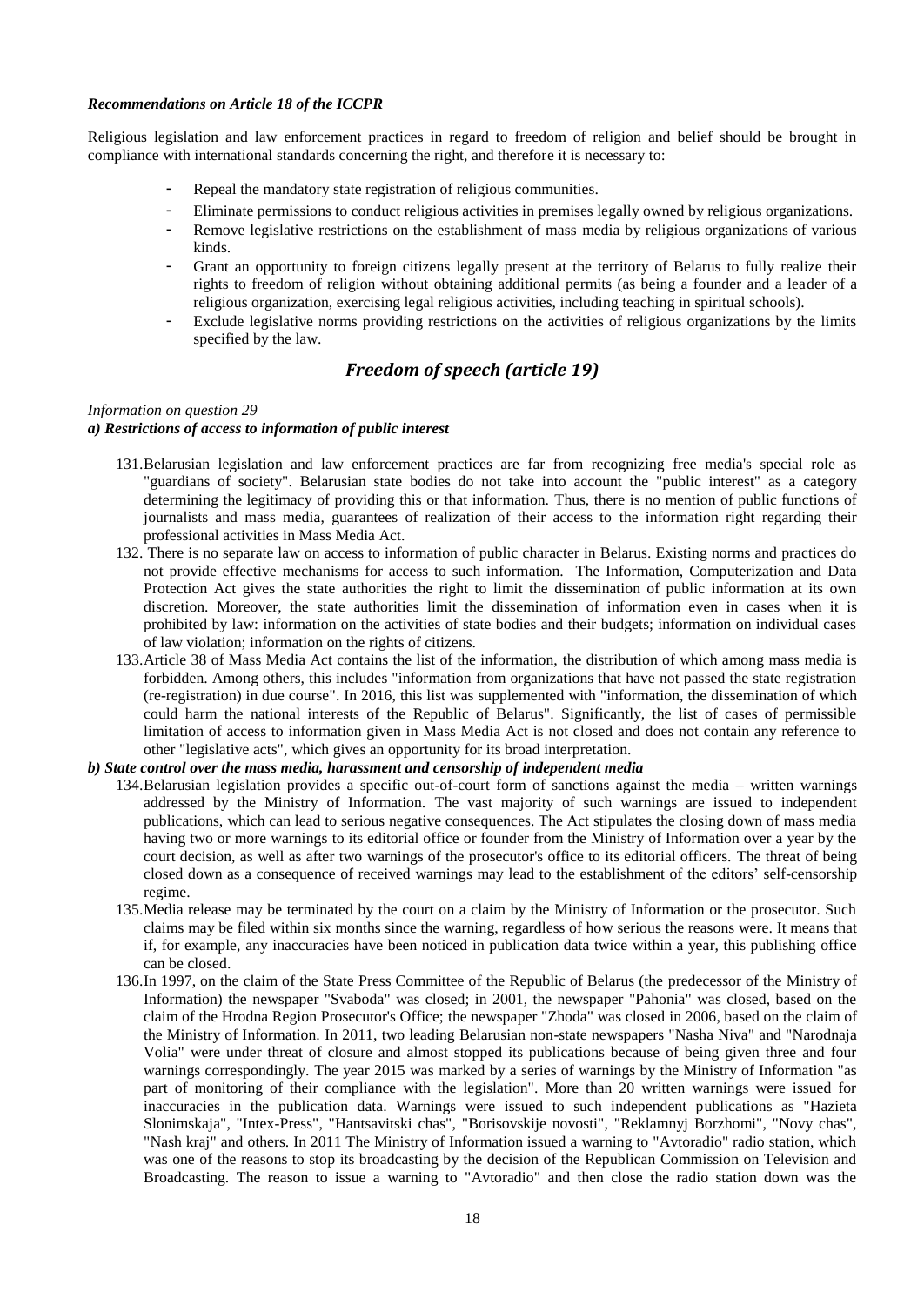broadcasting of the phrase made by a presidential candidate for the 2010 elections Andrej Sanikau in a commercial where he said that "the fate of the country should be decided not in the kitchen, but in the square".

- 137.The Ministry of Information has the right to make a decision to exclude media distributors, as well as publishers, manufacturers and other printed products distributors from the relevant registers, which actually means the prohibition of distribution. Among the reasons for the exclusion from the state distributors of media products registers are the distribution of foreign media products without the permission from the Ministry of Information, the distribution of information messages and (or) materials, prohibited for distribution under article 38 of the Mass Media Act, and two or more written warnings issued to a distributor within a year.
- 138.The immediate reprisals against journalists include detentions, the number of which has soared due to mass protests against the "tax on spongers" in the spring of 2017. In comparison with 13 detentions of journalists in 2016, there has already been 103 cases since the beginning of 2017.

## *c) Mandatory state accreditation for journalists and sanctions against those who are not accredited by the authorities;*

- 139.Accreditation in Belarus is often used to restrict journalists' access to information. The possibility for this is laid in the definition of "media journalist accreditation" as "the confirmation of the right of a media journalist to cover events" given by article 1 of Mass Media Act. In practice, accreditation is interpreted as the power of a state body or other institution to give permission to a journalist to cover its activities.
- 140.In addition, Mass Media Act (article 35) provides for compulsory accreditation of foreign media journalists by the Ministry of Foreign Affairs, which can be sought only by staff members of foreign media. Foreign media journalists without accreditation are not allowed to carry out their professional activities on the territory of the Republic of Belarus. Mass Media Act does not provide for an opportunity to appeal against refusal of accreditation.
- 141.Since April 2014, freelance journalists have been harassed for publishing their materials in foreign media. Since that time, dozens of them have been brought to justice in the form of a fine under article 22.9 (2) on Violation of the Mass Media Act of the Administrative Code. Many journalists have been prosecuted repeatedly (for example, only in 2017 Kanstantsin Zhukouski was fined six times and Larisa Schiriakova was fined five times). Journalists were held accountable because their materials have been published in foreign media.

## *d) Restrictions on the freedom of expression online and additional journalistic restrictions on online media*

- 142.Amendments to Mass Media Act that entered into force in 2015 contain new article 51-1 on Restriction of access to the products of mass media distributed through the information resource (its part) available on the Internet. It states that the restriction of access is implemented by the decision of the Ministry of Information – a state administration body in the sphere of mass media. It's possible to restrict access even for a single violation within three months since finding a case for such action. Moreover, there is no mention of the possibility of judicial appeal.
- 143.With the adoption of amendments to article 38 of the Mass Media Act in 2015, the responsibility for content is extended to the owners of Internet resources, who are obliged to "prevent the use of this information resource (its component part) for distribution of information contrary to the requirements of the Act". Thus, there were legal basis for holding the owners of Internet resources accountable for the comments posted by visitors (up to blocking those Internet resources). Upon that, the Act does not define in what time and what exactly should be done by the owner of the web-site in order to avoid accountability for the posted comment.
- 144.Decisions on access restrictions, the total number of the blocked sites and their web-addresses are not published. In June 2015, the access to a web-magazine *kyky.org* was restricted by the decision of the Ministry of Information. "Distortions of historical truth about the Great Patriotic War" and the usage of taboo words in the articles were listed among the reasons. The access was restored after the materials were deleted by the editors. In December 2017 and January 2018, access to the Belarusian news web-resources *belaruspartisan.org* and *charter97.org* was restricted, since they allegedly contained "materials, distribution of which could harm the national interests of the Republic of Belarus". As at February 2018, access to web-sites *belaruspartisan.org* and *charter97.org* was restricted.

## *e) criminalization of libel and defamation*

- 145.In 2003, the editor-in-chief of "Vechernij Stolin" newspaper Aliaksandr Ihnatsiuk was sentenced to a fineu nder the Criminal Code Article 369 on Insulting the authorities for publishing material about the local authorities. A year later the editor of the newspaper 'Borisovskije novosti' Anatol Bukas was sentenced for libel and defamation in mass media. He was also sentenced to a fine for publishing the article about the editor of the local state newspaper.
- 146.Three Articles of the Criminal Code provide for increased liability for defamation against the President: article 367, entitled "Libel against the President of the Republic of Belarus" (maximum sanction is up to 5 years of imprisonment), article 368, entitled "Insult of the President of the Republic of Belarus" (up to 3 years of imprisonment), and article 369, entitled "Insult of an authority representative". Articles 367 and 368 of the Criminal Code are applied quite often in Belarus. After the presidential elections in 2002, the editor-in-chief of Hrodna newspaper "Pahonia" Mikalaj Markievich, a journalist Pavel Mazheika, and the editor-in-chief of "Rabochi" newspaper Viktar Ivashkevich were sentenced under these articles. In 2011, after another presidential elections, a journalist Andrei Pachabut was convicted for libel against the President. Later in 2012, a criminal case was opened against him under the same article, but the case was dismissed in 2013.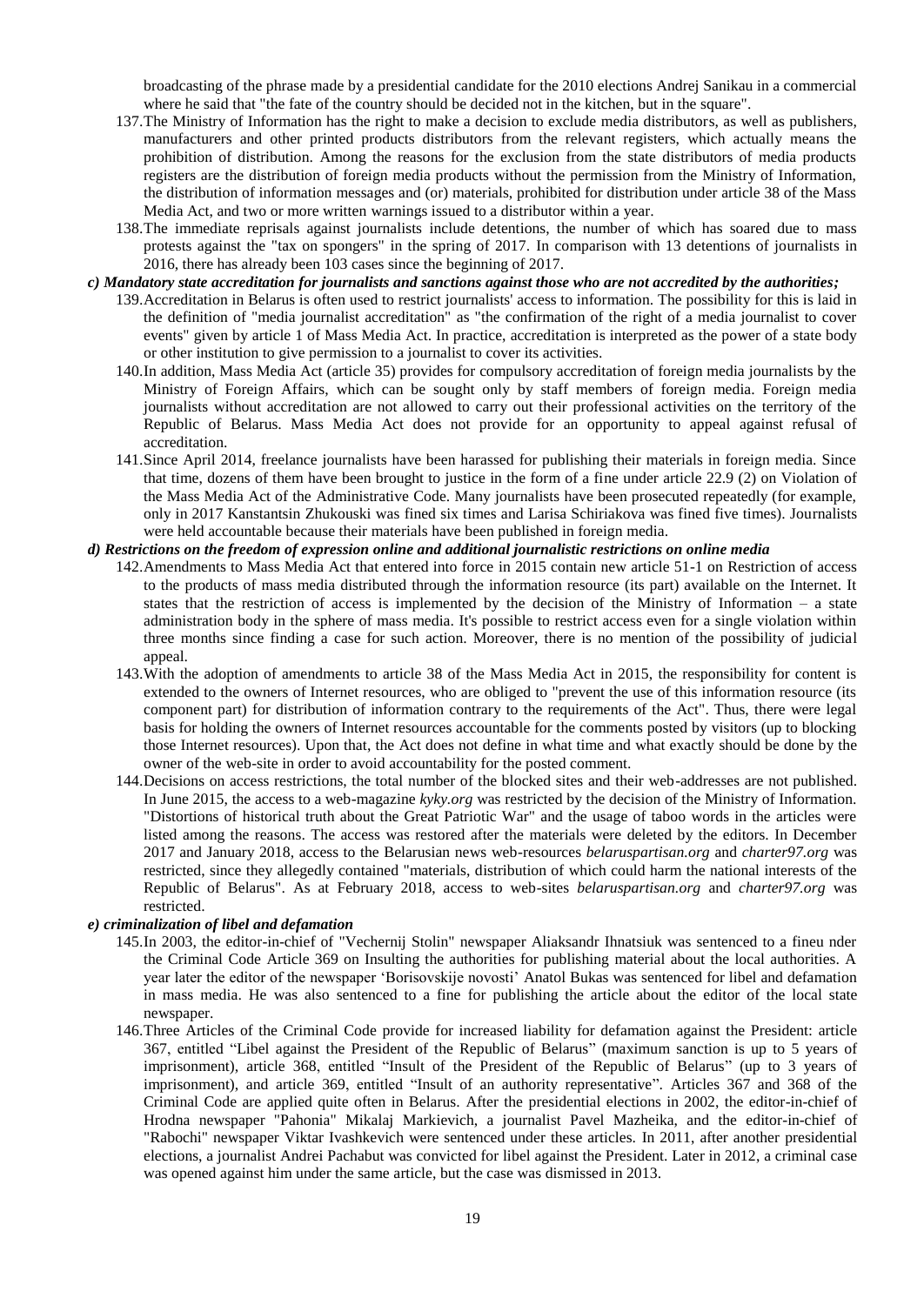147.Article 369-1 on Defamation of the Republic of Belarus establishes liability for providing a foreign state, foreign or international organization with knowingly false information on political, economic, social, military or international state of the Republic of Belarus and the legal status of citizens in the Republic of Belarus, which damages the image of the Republic of Belarus or its authorities. The term "defamation" is a relative term, which enables law enforcement agencies to use it to suppress dissent.

#### *Recommendations on article 19 of the Covenant:*

- Establish the concept of "public interest" in the Mass Media Act as a category determining the legitimacy of provision of this or that information.
- Develop and adopt comprehensive legislation to ensure an effective mechanism for citizens' access to public information.
- Abolish the prohibition on distribution of information in the media from organizations that have not undergone the process of state registration (re-registration) in due course.
- Bring the definition of the term "accreditation" in compliance with international standards; abolish the ban on the activities of foreign media journalists without accreditation; provide for the possibility of appealing the refusal of accreditation, including in the court.
- Stop the practice of prosecuting the journalists who publish materials in foreign media, as well as the practice of unnecessary detention of journalists while they carry out their professional activities.
- Limit the power of the Ministry of Information to interfere in the activities of the media out-of-court.
- Decriminalize defamatory offenses; abolishing the criminal liability established by the following articles of the Criminal Code: article 188 (Slander), article 189 (Insult), article 367 (Libel against the President of the Republic of Belarus), article 368 (Insult of the President of the Republic of Belarus), article 369 (Insult of a government representative), article 391 (Insult of a judge or a juror), article 369-1 (Defamation of the Republic of Belarus).
- Bring the approaches to information restriction on the Internet in compliance with the standards of article 19 of the Covenant; abandon the practice of out-of-court blocking and political censorship of online-media.

# *Freedom of peaceful assembly (article 21)*

## *Information on question 30*

- 148.There is no progress in bringing the legislation and application of the Public Gathering Act in compliance with the international obligations of Belarus. The Belarusian legislation stipulates excessive restrictions on peaceful assemblies. с БДИПЧ ОБСЕ. Amendments and additions to the Public Gathering Act adopted in 2011 seriously worsened the legal framework of exercising the freedom of peaceful assembly and were criticized as noncompliant with international standards of European Commission for Democracy through Law in cooperation with ODIHR/OSCE.
- 149.The restrictions on peaceful assembly in practice apply primarily to those who express their disagreement with government policies.
- 150.The Act establishes the permitting procedure for holding any mass events, including single pickets. Holding unresolved meetings and even calls for participation in them incur liability up to the criminal: on 8 November 2011, the Criminal Code of the Republic of Belarus was supplemented by article 369 [3], entitled "Violation of the procedure of organizing or holding a mass event". Under the article, a penalty is imposed right up to imprisonment for public calls for organizing or holding mass events violating the established procedure of organizing or conducting mass events, if they cause damage on a large scale (two hundred and fifty times more than the size of the base value, as at the day of committing a crime, about 3 000 euro). As a rule, the authorities deny permission to hold peaceful assemblies initiated by the opposition and public activists. They also unreasonably change the event location and time.
- 151.One of the conditions for obtaining a permission to hold a peaceful assembly is signing contracts and paying charges for services of public utilities, health organizations and law enforcement agencies. The same requirements apply to single pickets. The same rules govern meetings indoors and single pickets, as well as any advertising and commercial campaigns.
- 152.The law and the decisions of local authorities determine the locations where mass events are prohibited. These restrictions are not always justifiable, since these very locations are used by the authorities to hold their own mass events. The maximum number of participants in events organized by individuals is limited by law, and may not exceed 1000 people.
- 153.Spontaneous mass events and protests is subject to the same rules and requires a preliminary application and approval of the authorities.

#### *Information on question 31*

154.The authorities actively apply "preventive detention", which is an arbitrary arrest on false motives for preventive purposes. The International Ice hockey championship held in Minsk from 9 to 26 May 2014 was no exception. Then, according to the Human Rights Center "Viasna", 38 political activists were subjected to arbitrary arrests for up to 25 days.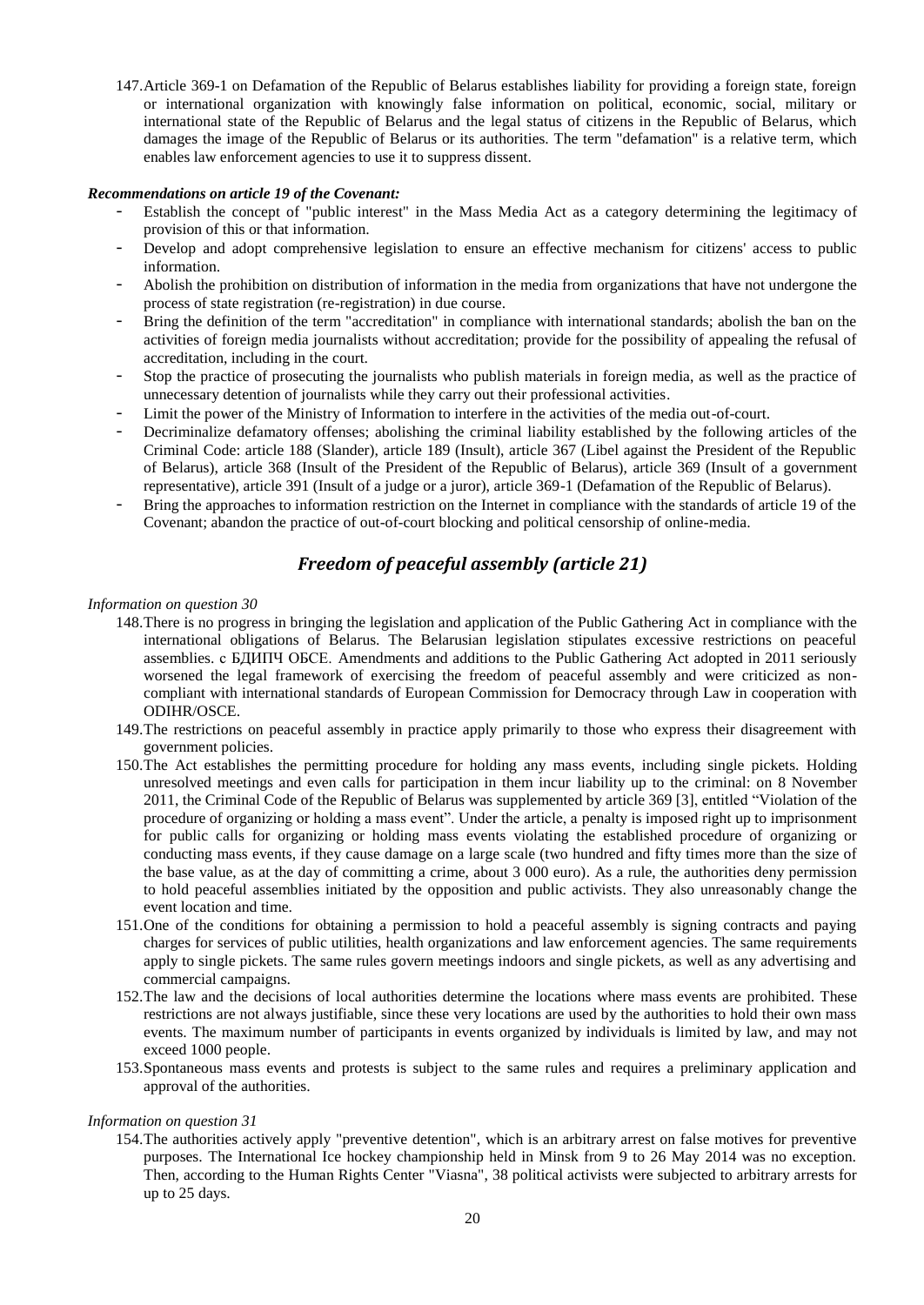#### *Recommendation under article 21 of the ICCPR:*

- Adopt a new law on Peaceful Assembly, which meets international standards and the recommendations of the Venice Commission and the ODIHR/OSCE;
- As an interim measure, make amendments and supplements to the Law on Mass Events aimed at the full realization of the right to peaceful assembly, including, in particular:
	- o Establish the principle of notification for holding meetings with the aim of promoting the constitutional right to freedom of expression and peaceful assembly;
	- $\circ$  Provide for the possibility of holding spontaneous assemblies under a simplified procedure;
	- o Provide for the possibility of holding counter-demonstrations;
	- o Abolish the requirement for organizers of assemblies, meetings, street marches, demonstrations, and picketing, that is, mass events with the aim of observing the constitutional rights of citizens, to bear the costs of cleaning services at venues of mass events, the costs of maintaining public order and medical services;
	- o Exclude single pickets from the range of application of the Law on Mass Events;
- Cease detentions of participants of mass events, independent monitors for events peaceful assemblies, and journalists.

# *Freedom of association (article 22 of the Covenant)*

- 155.The main restrictions regarding the freedom of association in Belarus remain the following: a) the procedure of state registration of public associations, parties, their organizational structures, as well as funds is complex and burdensome, allowing state registering bodies to unreasonably refuse to register any newly established organization; b) a ban is established on various forms of activity of non-profit organizations without state registration, including public associations and religious organizations, for violation of which criminal punishment right up to two years of imprisonment is prescribed; c) the legislation establishes substantial restrictions for nonprofit organizations to obtain funding from both domestic and foreign sources.
- 156.On 2 October 2013, the law On Making Addenda and Amendments to Some Laws of the Republic of Belarus on the activities of political parties and other public associations was adopted, which amended the Public Gathering Act (amendments came into force on 20 February 2014). The law softened the criteria of territorial representation of the founders when creating a republican and local public association (the requirement remained 50 people for an organization of national level and 10 people for a local associations in total). Besides, the law slightly reduced the list of documents to be submitted during registration, clarified some issues of international public associations' registration, and made other technical improvements. Nevertheless, the registration procedure remained rigid, allowing arbitrary denial of registration, and many public associations for many years could not obtain state registration. At the same time, the amendments introduced an additional basis for abolishment of public associations through the court, namely, failure to submit annual reports required by legislation to a registering body (the Ministry of Justice and its regional divisions) within three consecutive years.
- 157.The registration procedure for public associations and foundations remained difficult for founders of new associations (especially political parties). The registration procedure for public associations and foundations remained difficult for the founders of new associations (especially political parties). The strict criteria are to be fulfilled to register an association, such as: to register a nationwide association, the participation of at least 50 founders living in the city of Minsk and most oblasts is required; any non-profit organization prior to registration should have a legal address in non-residential premises; state fee for public associations and funds registration considerably exceeds the fee for registration of commercial organizations.
- 158.The wording of the norms on possible basis for refusal of public associations registration is very vague, which empowers the Ministry of Justice authorities to unreasonably deny registration to associations on the basis of technical violations or minor deficiencies in the completion of documents. In practice, the reasons for denial of registration to associations are often failure to specify an office or a landline number, errors in the founders' date of birth, administrative sanctions imposed on the founders, documents completed in the wrong font etc. It is a common practice to deny registration to a public association based on the fact that it has operated as an unregistered organization. As a result, the authorities refused registration to dozens of associations, including human rights associations in the period 2010-2017. More specifically, in July 2014, registration was denied to the Public Association "PACT", established to facilitate the implementation of the recommendations of the UN Human Rights Committee adopted on individual appeals of citizens of Belarus. In 2016, registration was denied to public associations, such as "Gender Partnership" and "Gender Center "Ruzha" due to the fact that their statutory purpose "to counteract gender discrimination" was declared illegal by the judicial authorities (later the denial of the registration was recognized as lawful decisions of the courts).
- 159.In addition, the following public associations were denied registration in 2016: Historical and educational public association "Spadchina", Youth social association "Molodiezh' Vozrozhdenija", Social-educational public association "Peace Initiatives and Decisions", Republican public association "Business Support Committee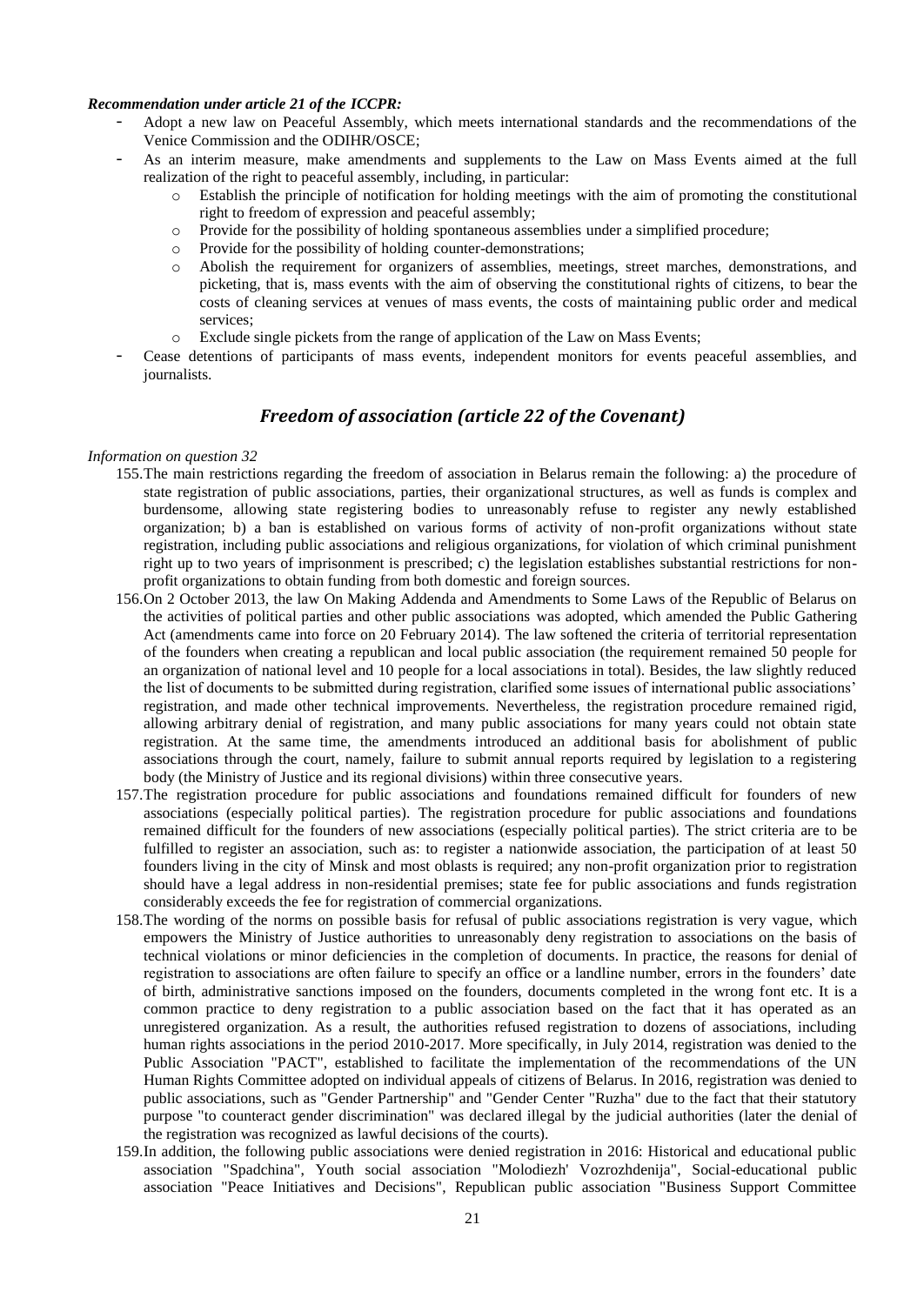"Solidarnost" (twice within a year), Public association "Christian Democratic Movement", Social and educational public association "Movement of Solidarity "Razam", Youth public association "Intermarium" etc. Some of the listed above organizations have been unsuccessfully trying to register and repeatedly submitting documents for many years.

- 160.For example, in March 2016, the Ministry of Justice denied registration to the Republican Public Association "For Statehood and Independence!", one of the founders of which is the Nobel laureate in literature Sviatlana Aliaksievich. The registration was denied for formal reasons: the organization is called "RPA "For Statehood and Independence!" in accordance with its charter, but in the list of founders the name is indicated as "PA "For Statehood and Independence!".
- 161.In 2014, the UN Human Rights Committee recognized a violation of the international Covenant on Civil and Political Rights in the decision of the Ministry of Justice to deny registration of human rights public association "For Fair Elections" in 2011. Other HRC conclusions on violation of international standards of freedom of association when denying their registration and dismantling public associations also remain unfulfilled, including the conclusions regarding the issue of registration of public Association "Human Rights Center "Viasna". On 10 March 2016, the Supreme Court rejected the complaint of the Human Rights Public Association "For Fair Elections" regarding the refusal of registration by the Ministry of Justice. This was the fourth attempt to register this organization. That time, the violations detected were the usage of abbreviations in the bank receipt on payment of the organization registration fee, and improper letter of guarantee on a premise rented as a legal address.
- 162.Often the reasons for refusal of registration of public associations are claims against the lists of founders and their documents confirming the existence of a legal address. For example, on 4 October 2016, the Ministry of Justice denied registration of the Republican Public Association "Business Support Committee "Solidarnost" due to the fact that the list of founders submitted had been invalid. This conclusion was based on the fact that some of the founders had not stated the landline number, and one of the founders had made a typo indicating the address. The decision of the Supreme Court from 13 December 2016 found the registration refusal justified and left it in force. Even prior to the judicial review of the registration refusal, the founders resubmitted the documents for registration, but the Ministry of Justice denied registration again on 9 December 2016.
- 163.The conditions established for formation of political parties do not actually provide for the realization of the right to form new parties. The latest case of registration of a new political party took place in 2000. In the period between 2010 and 2017, the Belarusian Christian Democracy party, the Belarusian Communist Workers' Party as well as local branches of the BPF were repeatedly denied registration.
- 164.A mechanism for judicial appeal against registration refusals provided by law does not really serve as a means of restoring the right to association, since the courts never settle complaints against the decisions of justice authorities on registration refused to public associations, political parties and foundations. In addition, there is no possibility of cassation against court decisions on registration refusal for national associations.
- 165.The practice of eliminating non-profit organizations through the court on lawsuits by registering bodies is not used as widely as in the early 2000s, but is still used. In particular, a human rights institution "Platforma" engaged in the protection of the rights of prisoners was eliminated by the court decision in 2013.
- 166.There is a steady trend in civil society to increase a share of new organizations registered as institutions not based on membership, which requires an easier procedure, similar to a registration procedure for commercial organizations.
- 167.Since 2005, the Criminal Code of Belarus has contained article 193-1, stipulating that organization of activities or participation in the activities of an unregistered public association, party, religious organization or foundation is punishable by fine or arrest for up to six months, or imprisonment for a term of up to two years. In its special opinion, the Venice Commission of the Council of Europe for Democracy through Law recognized the existence of this article as a violation of international standards of freedom of association.
- 168.During the first (2010) and second (2015) rounds of the Universal Periodic Review on human rights, numerous recommendations (including recommendations from Belgium, the Czech Republic, France, Israel, the Netherlands, and Poland) were made to Belarus on the repeal of article 193-1 of the Criminal Code, some of which were considered acceptable by the Government of Belarus. However, despite numerous assurances from various state bodies of possible changes in legislation on prohibition of unregistered organizations activity (in particular, from the Foreign Ministry, the Prosecutor's Office, Parliament and the administration of the President), this article has never been abolished.
- 169.In the period between 2010 and 2017, no new sentences under article 193-1 were recorded, although at least 18 people were convicted in the period between 2005 and 2010. However, criminal cases under this article are occasionally initiated against the heads of unregistered non-profit organizations.
- 170.The Prosecutor's Office and the KGB (including regional units of those services) make official warnings about criminal prosecution of unregistered associations members (under article 193-1 of the Criminal Code of Belarus) in case they do not cease their public activities as public associations or religious organizations without state registration. In particular, these warnings were issued to two leaders of unregistered human rights groups: to the chairman of the Human Rights Center "Viasna" Ales Byalyatski in 2011, and to the head of the Human rights Initiative "Against lawlessness in courts and procuracy authorities" Tamara Siarhej in 2013, as well as to leaders of several other non-registered public associations and religious organizations. The practice of issuing warnings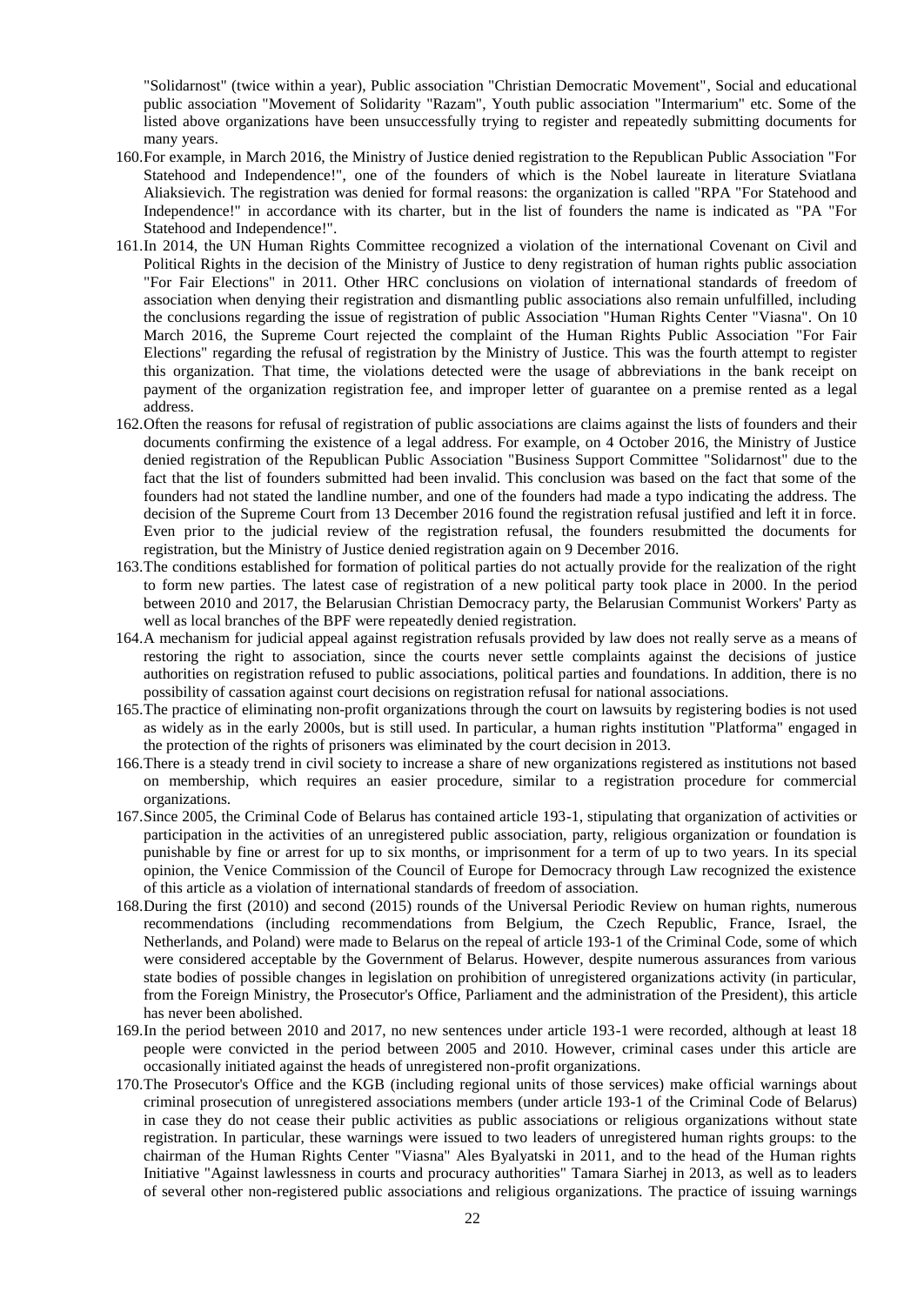under article 193-1 contributes to latency of civil society structures – many of them try to keep a low profile, avoid being identified with any public activity of the structures that have not undergone the process of state registration for fear of criminal punishment.

- 171.In addition to article 193-1 of the Criminal Code of Belarus, there is article 193, entitled "Organizing or leading a public association, a religious organization infringing on the identity, rights and duties of citizens". Part 1 of article 193 provides for imprisonment for a term of up to two years for organizing or leading a political party, any public association, a religious organization, the activities of which involve violence against citizens, cause bodily injury or any other infringements on the rights, freedoms and legitimate interests of citizens, or impede the fulfillment of citizens' state, public and family obligations. Part 2 of article 193 provides for a more severe penalty of imprisonment for up to three years, with implementation of the above activities as a member of an unregistered public association being an indicium increasing liability. At least 2 convictions were carried out under article 193, part 2 of the Criminal Code of the Republic of Belarus in 2012 and 2016.
- 172.Since the legislation on public organizations provides for a ban on organizations whose activities involve infringement on an identity, rights and freedoms of citizens, the creation of such organizations is prohibited in Belarus. The organizations that are engaged in illegal activities can also be eliminated under the law. Moreover, such wording in the Criminal Code could be used to restrict the activities of civil society organizations. In fact, article 193 of the Criminal Code can be applied to a wide variety of legitimate forms of civil society organizations and trade unions activities (organizing strikes, boycotts, information campaigns etc.). Article 193 has been introduced into the Criminal Code with a ban on unregistered organizations activities. Part 2 of article 193, which introduces the conduct of activities without registration as an indicium, was amended to the Criminal Code in 2006 together with article 193-1 in a general package of laws restricting freedom of expression, freedom of assembly, and freedom of association. The Assembly of democratic non-governmental organizations of Belarus and the Center for Legal transformation consider unreasonable the establishment of increased liability for offenses due to them being committed by unregistered public associations, as stated by article 193 of the Criminal Code.
- 173.The system of state support of civil society organizations in Belarus is extremely underdeveloped and based mainly on direct financing from national and local budgets loyal to the state (and actually fully controlled by state bodies) of several organizations: the Belarusian Republican Union of Youth, the Union of Women, the Association of Veterans. The legislation defines the list of sports non-profit organizations provided with support from the state enterprises.
- 174.In early 2014, amendments to the Social Security legislation entered into force, which allowed social organizations to receive funds for the provision of social services from the state budget on a competitive basis. The emergence of a mechanism of allocating public funds among non-profit organizations on a competitive basis is a positive innovation. However, for now this mechanism remains of a little usage. The amount of allocated budget funds is not enough and smaller than the amount of direct financing from the budget of the loyal to state youth organization BRUU. The main recipient of funds as part of government social-sector procurement is the Red Cross and its regional offices.
- 175.The procedure for receiving foreign donations is governed by the Presidential Decree No. 5 of 31 August 2015 (entered into force on 4 March 2016). Foreign donations before its usage are subjects to mandatory pre-registration in the Department on Humanitarian Affairs under the presidential Office. In practice, the registration of foreign donations is selective. The permitting procedure is maintained for obtaining foreign donations with restriction of the purposes for which foreign donations are drawn. Despite some expansion of the goals list, it still lacks such important goals as the protection of human rights, promotion of healthy lifestyle, gender equality, protection of animals and other aspects of civil society activities. Foreign donations with the purposes not mentioned in the list can be obtained only by the decision of the Department of Affairs of the President of the Republic of Belarus. The law does not establish a minimum amount of foreign donations that a non-profit organization could receive without registration. Foreign donations are exempted from taxes under a special procedure, which requires a separate state bodies decision. Significant amounts of foreign donations received by non-profit organizations are not exempted from taxes.
- 176.In autumn 2011, article 369-2 on Obtaining foreign grant assistance in contravention of the law of the Republic of Belarus was amended to the Criminal Code, establishing criminal liability for violating the procedure of receiving foreign donations. Article 369-2 establishes that obtaining as well as possessing or transferring foreign grant assistance in order to conduct extremist activities or other acts prohibited by the Belarus legislation or to finance political parties, unions (associations) of political parties, to prepare or hold elections, referendum, recall of a deputy, a member of the Council of the Republic of Belarus, to organize or hold meetings, rallies, street marches, demonstrations, pickets, strikes, to produce or distribute agitation materials, to hold seminars or carry out other forms of political and agitation work among the population, committed within a year after imposing the administrative penalty for the same violations incurs criminal liability with possible punishment in the form of imprisonment for a period up to two years.
- 177.Domestic donations from corporate donors (legal entities and individual entrepreneurs) are limited to targeted use under the Presidential Decree No. 300 from 2005. The legislation regulates the provision of such donations and defines an exhaustive list of possible purposes for which they may be provided. Human rights activities, as well as many other activities of civil society structures (gender equality, environmental protection, etc.) are not on the list. Allocation of funds for the purposes not included in that list is possible only with the President's consent.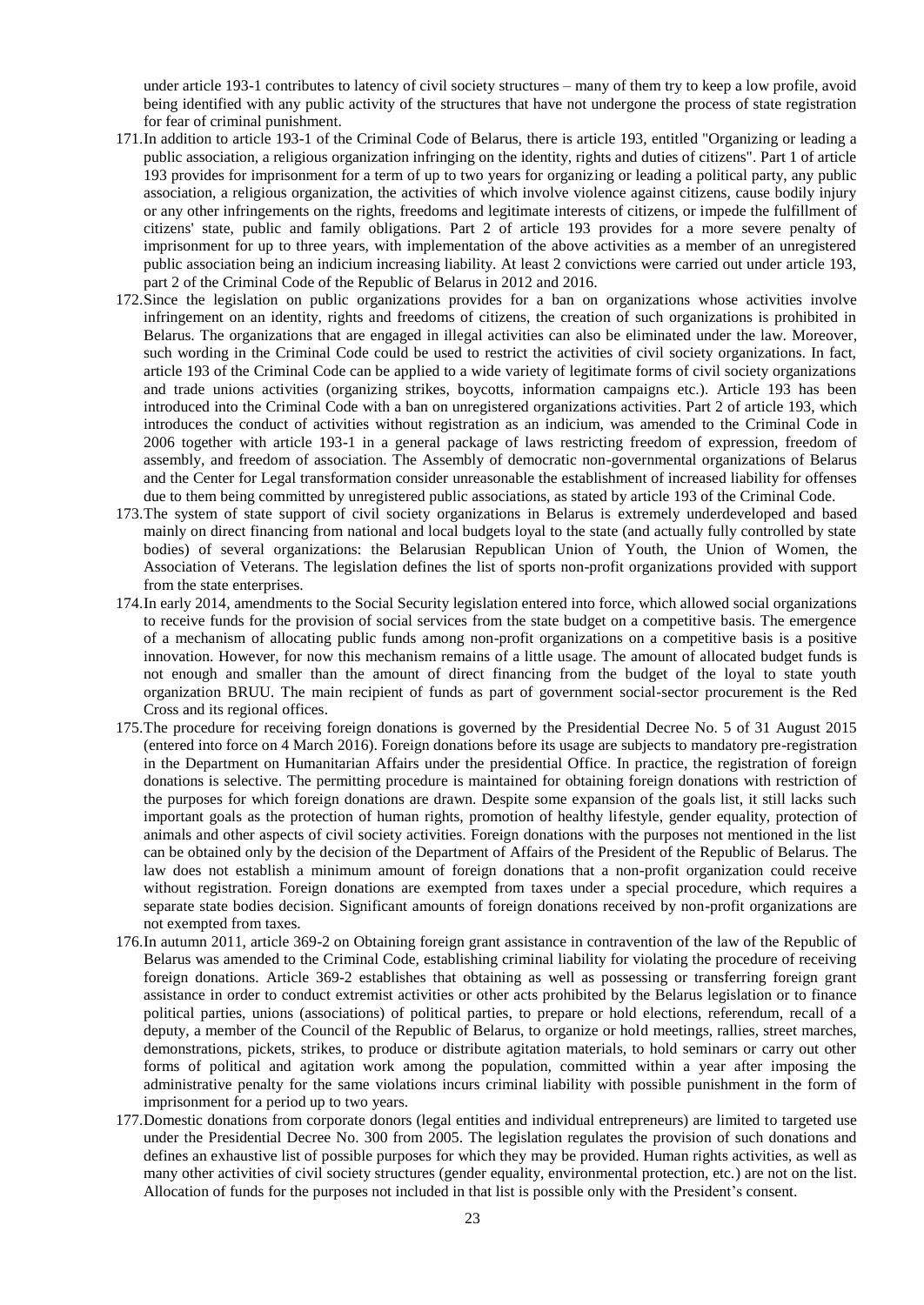- 178.Independent entrepreneurial activity is prohibited for public associations by the Act on Public Associations of the Republic of Belarus, and public associations are deprived of the opportunity to receive funds through sale of their own products, publications, or service delivery.
- 179.Depriving a non-commercial organization of the status of a registered organization incurs difficulties in obtaining funds for its activities. For example, the head of the Human Rights Center "Viasna" (deregistered by the court decision in 2003) Ales Byalyatski was sentenced to 4 ½ years' imprisonment on 24 October 2011 for failure to pay taxes on donations spent on human rights activities of the human rights organization. Ales Byalyatski was amnestied on 21 June 2014. In August 2017, similar criminal charges with non-payment of taxes on donations were filed against Henadz Fiadinich i Ihar Komlik, the leaders of the independent Radio and Electronic Workers' trade union.
- 180.In January 2013, a ban was introduced on founding or leading non-profit organizations of certain forms for persons placed on the KGB or MIA watch list. The legislation on preventive accounting empowers the State authorities to put citizens on such record unreasonably, and the established judicial procedure of appealing such decisions does not constitute an effective means of the restoration of violated rights – courts never grant such complaints.
- 181.In summer of 2013, administrative liability in the form of a fine was established under article 9.28 of the Administrative Code for conducting sociological studies by organizations that had not received a special accreditation from the State Academy of Science of the Republic of Belarus Commission.
- 182.There is a large number of public councils established with the help of various state bodies in Belarus. At the same time, their legal regulation lacks uniformity: in almost every case the regulation of a particular council is established by a State body anew, in isolation from the preceding practice of such bodies. There are no uniform standards for councils functioning on different levels and in different state bodies. Only few councils have regulations of their activity. Council members are in most cases appointed by a State body.
- 183.The legislation does not facilitate the participation of civil society organizations in the process of development and discussion of draft legislation. Although the procedure for the preparation of the national plan of legislative drafting activities provides for the possibility of putting forward proposals to initiate the adoption of laws from public associations (but not other forms of non-profit organizations), this procedure is generally closed, and in practice does not work because of the lack of access to information and non-democratic political system in general. It is very rare that the procedure of public discussion of draft laws is initiated by the state. Despite the access to information being guaranteed by the Constitution, only a few civil society organizations are invited to participate in the discussions of the draft laws. Even the civil society organizations involved in the discussion generally do not get information on whether their recommendations have been taken into account.
- 184.The discussion of draft laws affecting the interests of non-profit organizations is still non-public. Despite the fact that the draft law of 2013 on Making additions and amendments to some laws of the Republic of Belarus on political parties and other public associations activities was aimed directly at non-profit organizations, its drafting was conducted without extensive discussion with them. The proposals for a draft law submitted by the Legal Transformation Center to Parliament were deemed inappropriate. The initiative to hold special parliamentary hearings on the improvement of legislation on non-profit organizations proposed by 25 non-profit organizations was rejected on 16 July 2013. In autumn 2013, amendments to the Electoral Code were adopted without prior publication of the draft law and discussion with political parties and civil society organizations, which significantly changed the election procedure.

#### *Recommendations on Article 22 of the ICCPR*

Bring legislation and practice regarding the freedom of association and legal regulation of civil society organizations in compliance with international standards, including:

- Abolish criminal liability for organizing and participating in unregistered organizations activities (to exclude article 193-1 from the Criminal Code); cancel prohibition on the activities of unregistered public associations.
- Simplify the registration procedure for political parties, other public associations and funds; shorten the list of reasons for refused registration.
- Ensure through legislation that non-commercial organizations, including public associations and their offices, can be registered in residential premises at the place of residence of their founders.
- Reduce the number of founders, necessary for forming and running a public association; ensure that all public associations have equal capacity to carry out their activities on the territory of the whole country (to abolish division of public associations on local, republican and international); introduce the amount of the registration state fee for public associations equal to the registration state fee for commercial organizations.
- Remove the requirement of preliminary registration of foreign donations by the State bodies, and abolish restrictive lists of purposes for which foreign and domestic donations can be received, entrenching only the purposes for which foreign donations cannot be received.
- Increase the civil society organizations' capacity to attract donations, including providing tax deductions on domestic donations for non-profit organizations.
- Avoid imposing income tax on goods (works, services), received by citizens as charitable assistance from nonprofit organizations on a free-of-charge basis.